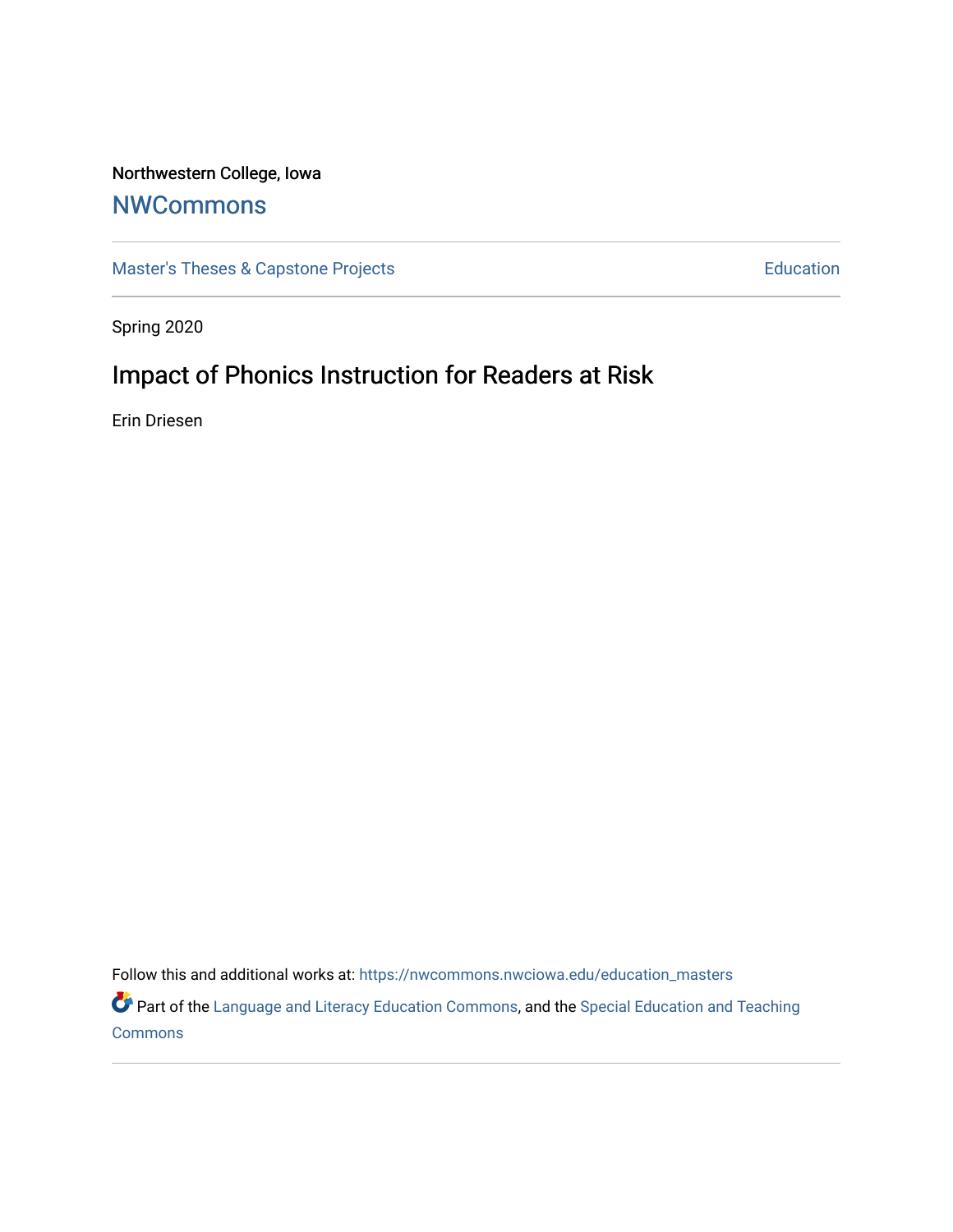Impact of Phonics Instruction for Readers at Risk

Erin Driesen

Northwestern College

An Action Research Project Presented in Partial Fulfillment of the Requirements For the Degree of Master of Education Dr. Ashley Nashleanas April 10, 2020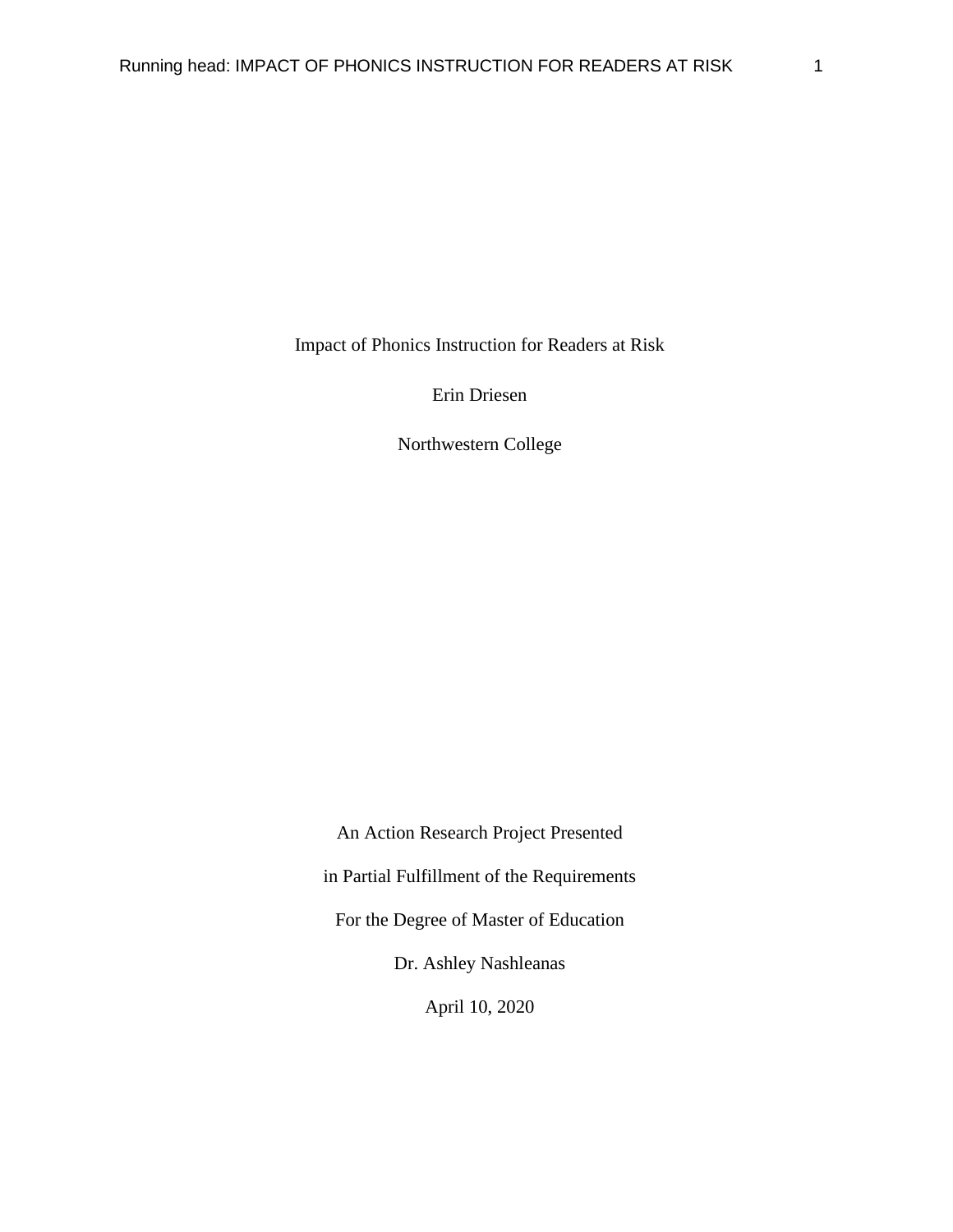## **Table of Contents**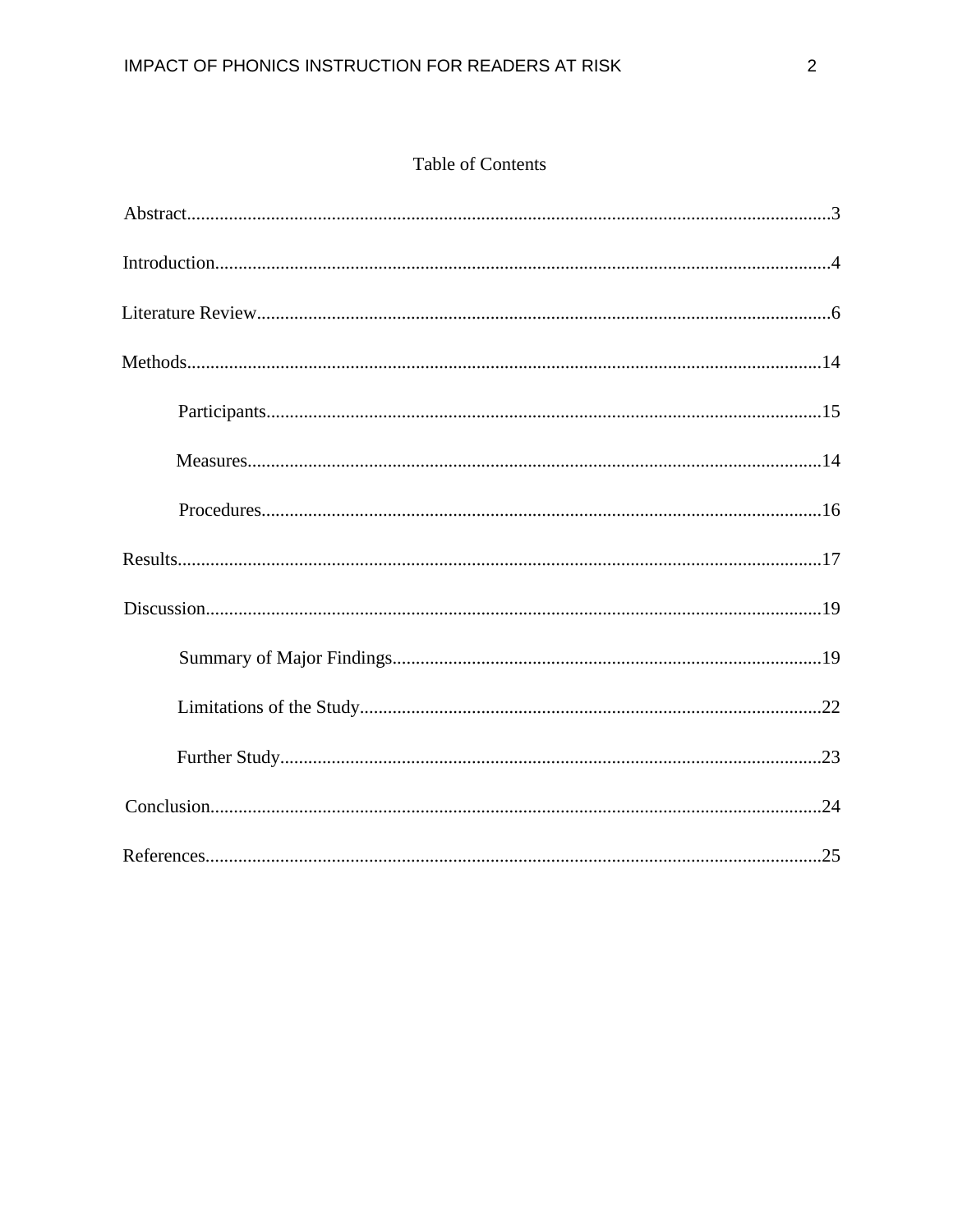#### Abstract

This action research study investigated the impact of phonics instruction for readers who are considered to be at risk in their reading performance. For six weeks, the researcher implemented phonics instruction to two 2nd grade students. This instruction was completed in a small-group setting in the resource room. At the beginning of the week, the students were given assessments to see which phonics skills they were missing, then they received instruction based on those skills. Quantitative data was collected at the beginning, middle, and end of the six weeks. This information was collected by using a Diagnostic Decoding Survey and STAR Reading assessment. Findings indicated that there could be an impact of phonics instruction on the reading of students who are determined to be at risk.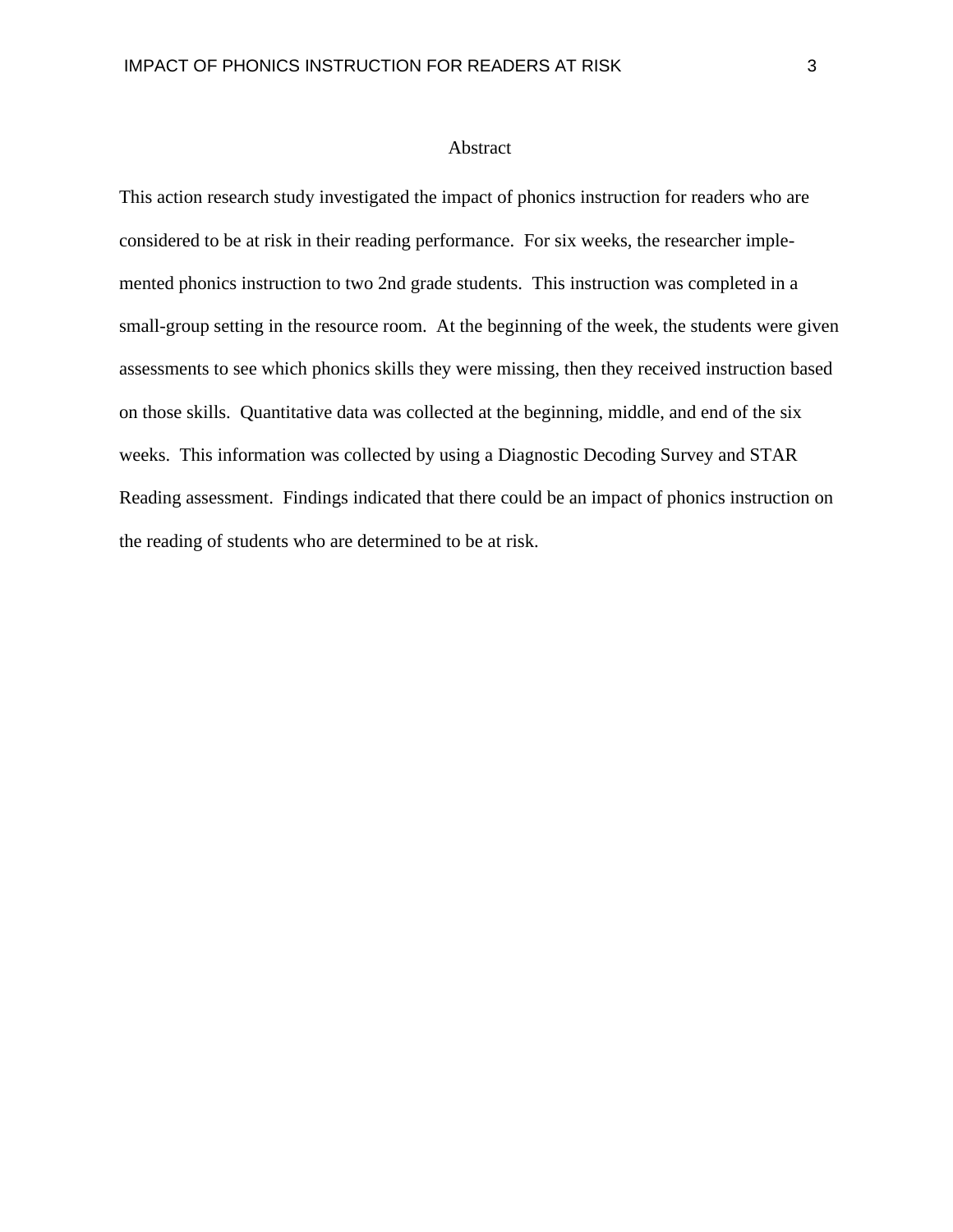## Impact of Phonics Instruction for Readers at Risk

This action research investigates the impact of using explicit phonics instruction to students who are classified as needing reading intervention. When it comes to reading instruction, there are many strategies that have been presented to teachers to help readers at risk (Mesmer & Griffith, 2006). The large number of trends is because reading is such an important stepping stone in a child's education. According to Maddox & Feng (2013), being able to read is a foundation to all of a student's learning. Being able to read is a skill that will continue to bring a student success, not only in school, but reading is linked to success in life as well (Salinger, 2003). According to the most recent report from the National Assessment of Educational Progress, only 35% of 4th graders are reading at or above grade level as of 2019, and this was lower than the percentages in 2017 (NAEP, 2019). This statistic proves that there is a prevalence of readers at risk in classrooms, and the question looms, how do we help these students become successful in their reading as this skill carries over to success in life?

This question has been one of controversy for many years (Cothran, 2014). This controversy reached its height when the government stepped in and created a panel called the National Reading Panel. Throughout their studies, the National Reading Panel found that teaching phonics to students is an effective way to teach students how to read (Ehri, Nunes, Willows, Schuster, Yaghoub-Zadeh, & Shanahan, T, 2001). Educationally, teaching phonics can be defined as teaching students how letters and sounds are connected and can be used to create words (Mesmer & Griffith, 2006,). Reading can be a complex skill for students as they discover the relationship between the letters and sounds to produce words. The goal of teaching phonics to students is to help them see this relationship and become successful readers (Sitthitikul, 2014).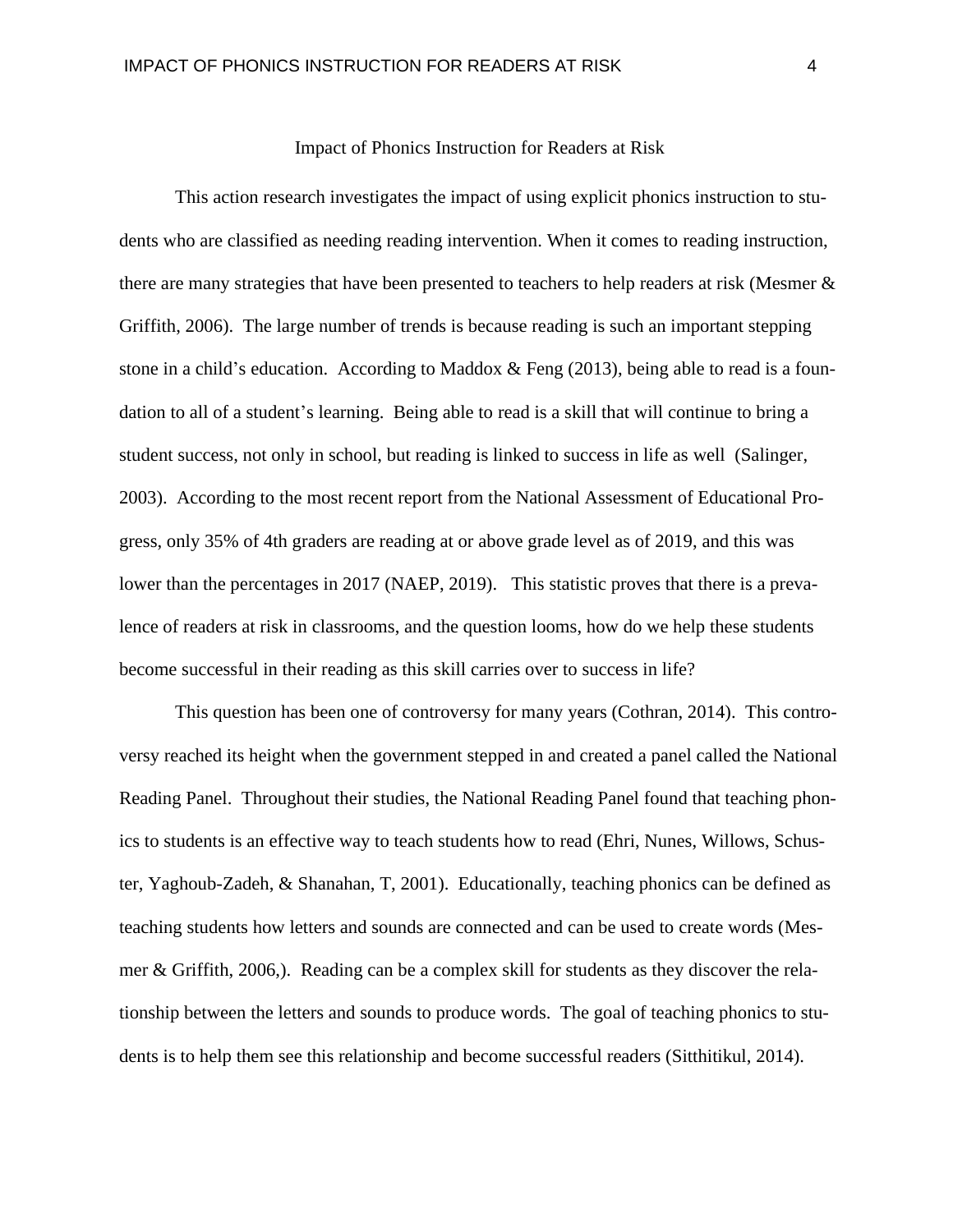This study specifically looks at using phonics instruction for students who need interventions to become successful readers. When working with students who are considered readers at risk, it is hard to know the most effective strategy to help them overcome their hurdles in reading. The purpose of this research study is to look at the idea of using phonics instruction and determine its effectiveness for these readers.

As the National Reading Panel has shown, phonics instruction is an effective way of teaching students how to read (Ehri, et al., 2001). As the researcher looks at implementing this strategy to students who struggle with reading, the hypothesis is that this intervention will make a positive impact on their reading, and their reading scores will go up. The potential impact will be measured by comparing STAR assessment and Diagnostic Decoding Survey data from before and after the intervention to see if the instruction made an impact.

The students will be given the STAR assessment and Diagnostic Decoding Survey to determine where the weaknesses are in their reading skills when it comes to phonics. They will then be given instruction based on their weaknesses to help them gain phonics skills where they are weaker. As mentioned before, it is hopeful that with this explicit instruction of phonics that meets them where they are currently, the data will show that the instruction was beneficial.

Throughout the years, there has been much research on whether or not phonics is an effective reading strategy. One piece of evidence to indicate a lack of research is if there is an impact of phonics instruction for students who are behind in their reading. There are some pieces of research that look into teaching phonics to students who struggle, but this research is sparse and has significant gaps. Further research is necessary in order to determine if phonics instruction can help struggling readers overcome the hurdles that they face when it comes to their reading.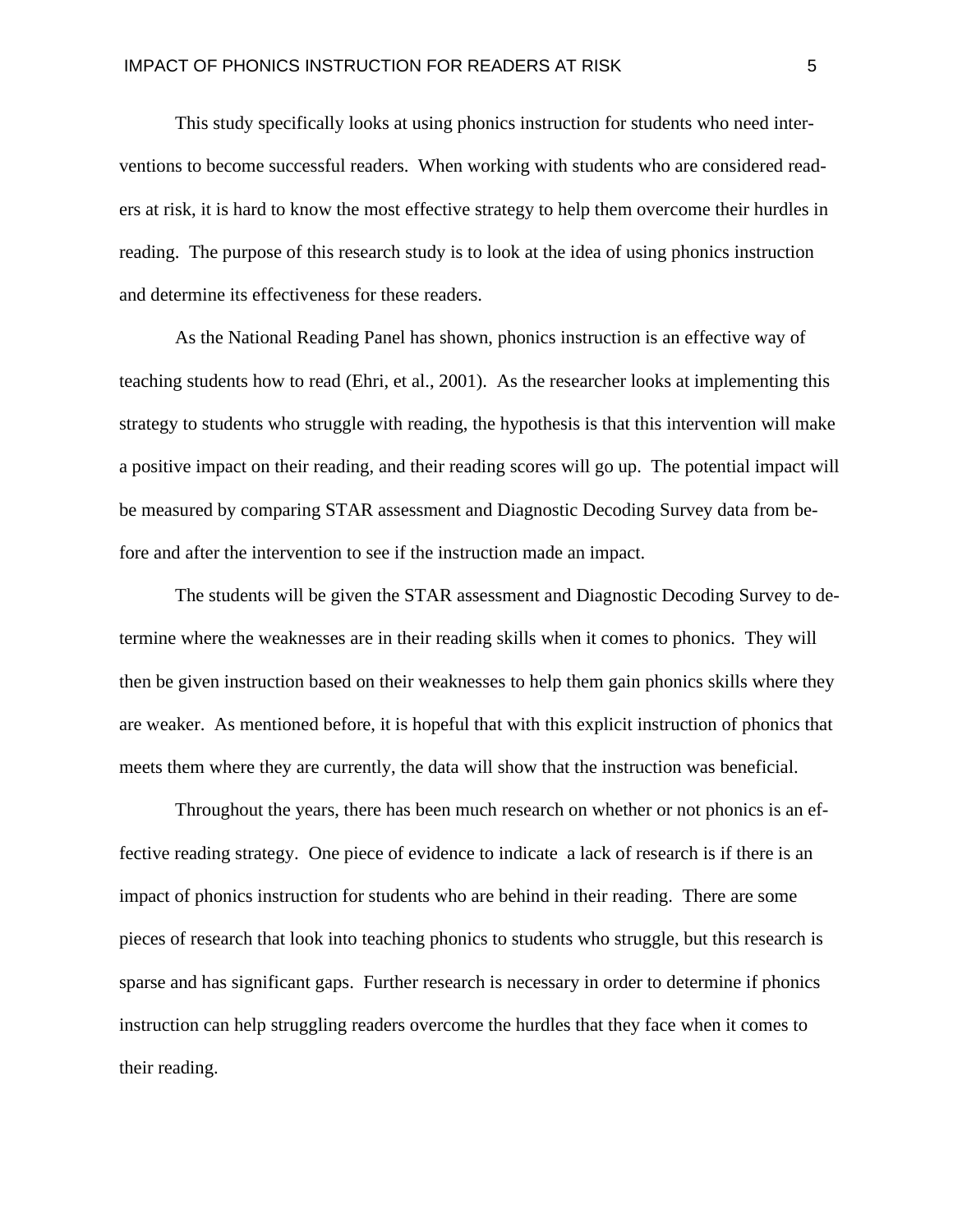## **Review of the Literature**

## **What is phonics?**

Looking for an all-encompassing definition of phonics can be difficult. It is interpreted in many different ways. At its simplest level, phonics can be defined as anything a teacher does or says to help students learn how to decode words (Sitthitkul, 2004). Phonics is an important stepping stone to reading because it teaches students the relationship between letters and sounds, and our English language is written using those letters (Mesmer & Griffith, 2006). When teachers are teaching phonics, they are teaching students how to use the alphabetic code to read words. This way, when students come up with words that they do not know, they know how to use letter-sound correspondence along with context clues to figure out what the unknown word is (Ehri, Nunes, Stahl, & Willows, 2001). Even though phonics is something that can be hard to define, it is an element of reading instruction that is found in many reading curricula.

## **History of Phonics**

Establishing the birth of phonics can be difficult as it can be traced back to the Ancient Greeks. Elements of phonics can be seen in the earliest English school books known as the *New England Primer* or *Webster's Blue Book Speller* (Chall, 1989). In the next decades, using phonics as an instructional strategy was abandoned and revisited several times as the best way to teach reading was being considered. There were several pieces of research that were conducted that proved phonics to be an important part of teaching reading, and there continued to be an increase of phonics instruction in the classroom (Chall, 1989; Soler, 2016; McConnell & Kubina 2016).

In more recent history, Congress directed a panel to evaluate research on the effectiveness of numerous strategies in teaching students to read. This panel, known as the National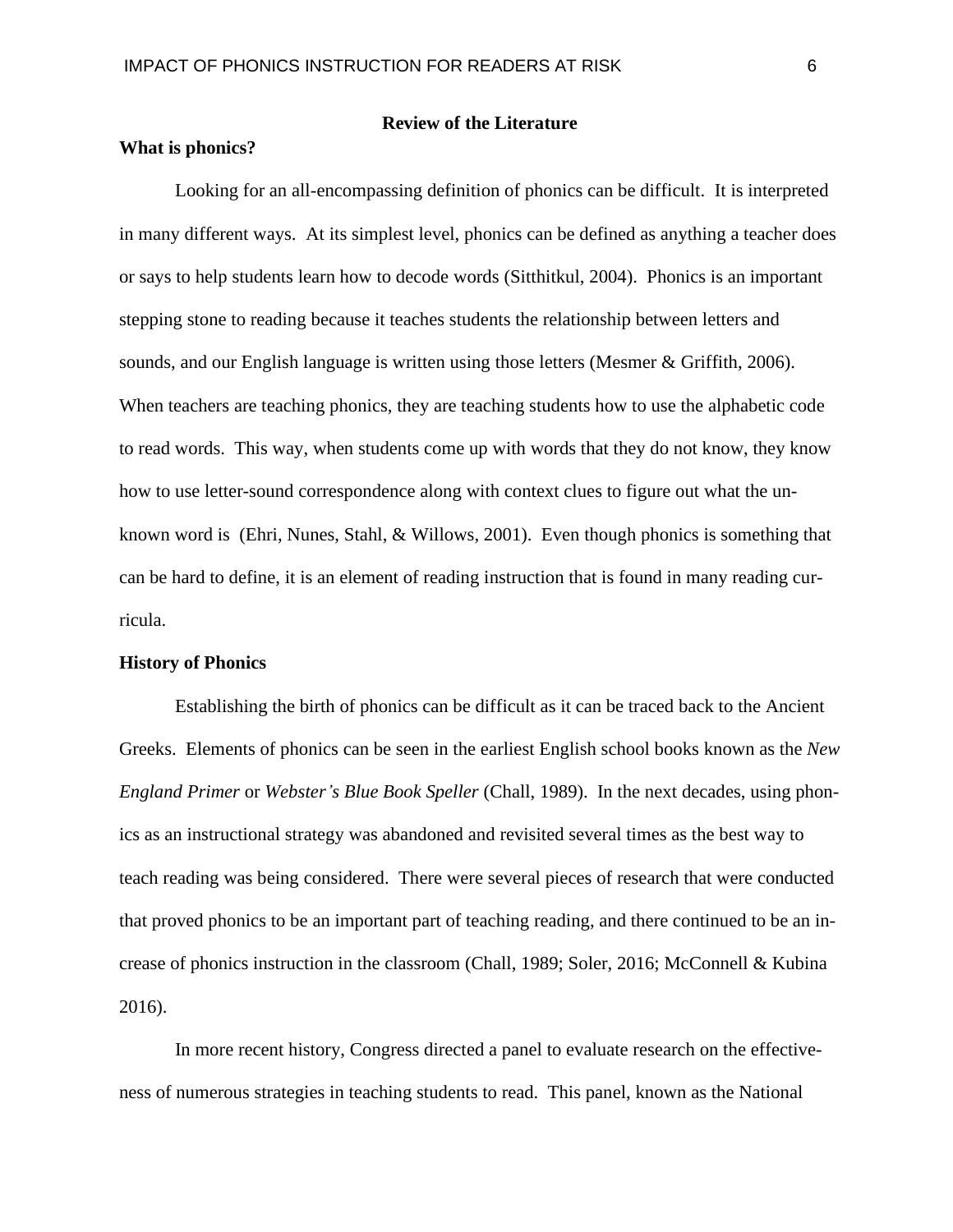Reading Panel, found that early instruction of phonics was the best way to teach children how to read (Cothran, 2014). As a result of the National Reading Panel, there is federal legislation that requires that there be a phonics component in federally funded programs, and that the phonics be explicit and systematic (Mesmer & Griffith, 2006, p. 366). This was implemented when the No Child Left Behind Act of 2002 was enacted. This act ensured that schools were meeting the standards for their students in reading and mathematics in Grades 3-8. Tied to this initiative are federal funds that help schools increase their reading instruction with the goal that every student will be reading on grade level by the end of grade 3 (Salinger, 2003). As a result of these initiatives, teaching phonics has become an important element of teaching reading to students.

#### **Arguments**

How we should teach students how to read is something that has been argued and researched for years. In fact, some refer to this discussion as "The Reading Wars" (Cothran, 2014). This argument came down to the question if students learn better by learning the code first, or by learning the meaning of the words. As referred above, this question was something that was grappled with by many. In the end, it was found that teaching phonics was an effective way to teach students how to read, but for some, this argument still lingers on (Kim, 2008).

## **Benefits**

One of the biggest benefits of phonics is that it gives the students the tools they need in order to decode words that they come across in their reading (Ehri et al., 2001). The hope is that as they learn more rules, the number of words that they know will grow. When students are taught phonics, they are given the opportunity to learn skills that will help them decode words in their reading but also words that they may encounter in their environment. Teaching them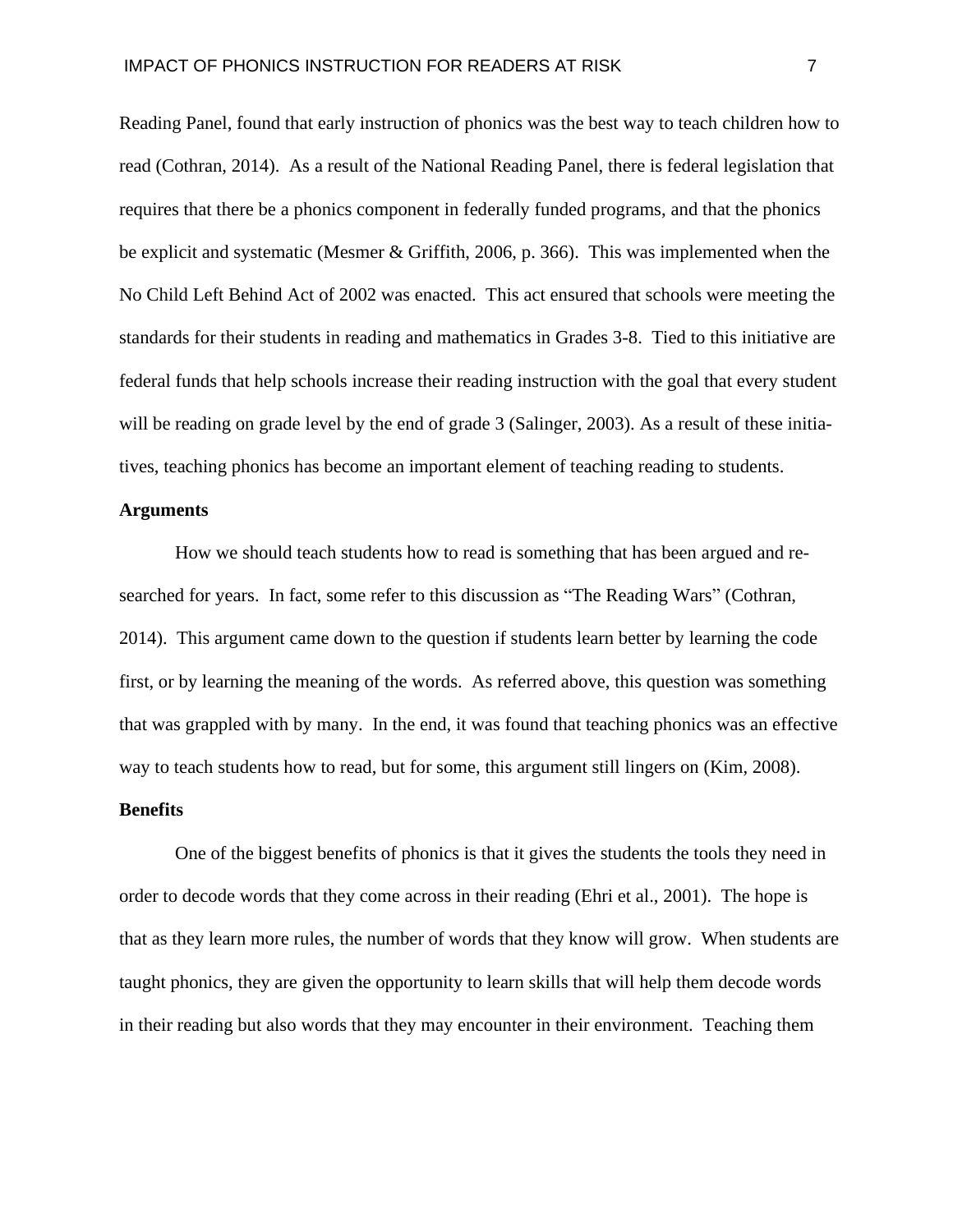the essential skill of reading opens up the world for independence, and phonics is one of the first steps to help students gain that independence (Fredrick, Davis, Alberto, & Waugh, 2013).

Ehri, et al. (2001) found that systematic phonics instruction was more effective than any other reading strategy that was part of the research. The authors found that systematic phonics instruction is useful and should be part of a literacy program. A study conducted by Fredrick, et al. (2013), found that phonics instruction was effective for students with moderate intellectual disabilities. There are many other pieces of research that prove the effectiveness of phonics instruction for all students (Maddox & Feng, 2013; Noltemeyer, Joseph, & Kunesch, 2013).

It is hard to ignore the body of research that shows the benefits of using phonics instruction as a part of reading instruction (Ehri, et al., 2001; Fredrick, et al., 2013; Maddox & Feng, 2013; Noltemeyer, Joseph, & Kunesch, 2013). One scholar even went so far as to say to abstain from teaching phonics would be irresponsible on the part of the teacher. This sentiment was reiterated by teachers. In a survey of teachers, it was found that 99% of teachers who teach reading in grades K-2 find phonics instruction to be either essential or important (Stahl, Duffy-Hester & Doughtery Stahl, 1998). There have been several studies that have been able to prove that phonics instruction made a significant impact on readers' achievement (Sitthitikul, 2014).

## **Limitations**

Even with the research that proves the effectiveness of phonics, there is still another side of the argument. This side believes that phonics is not beneficial for helping students learn how to read. One argument is that all learners learn differently, and there cannot be one program that helps all readers. They believe that there is not a one-size-fits-all or magic bullet when it comes to reading (Shanahan, 2003; Davis, 1999; Dennis, 2010). This side argues that if there was a one-size-fits-all method to teach reading, of course everyone would be utilizing it. But since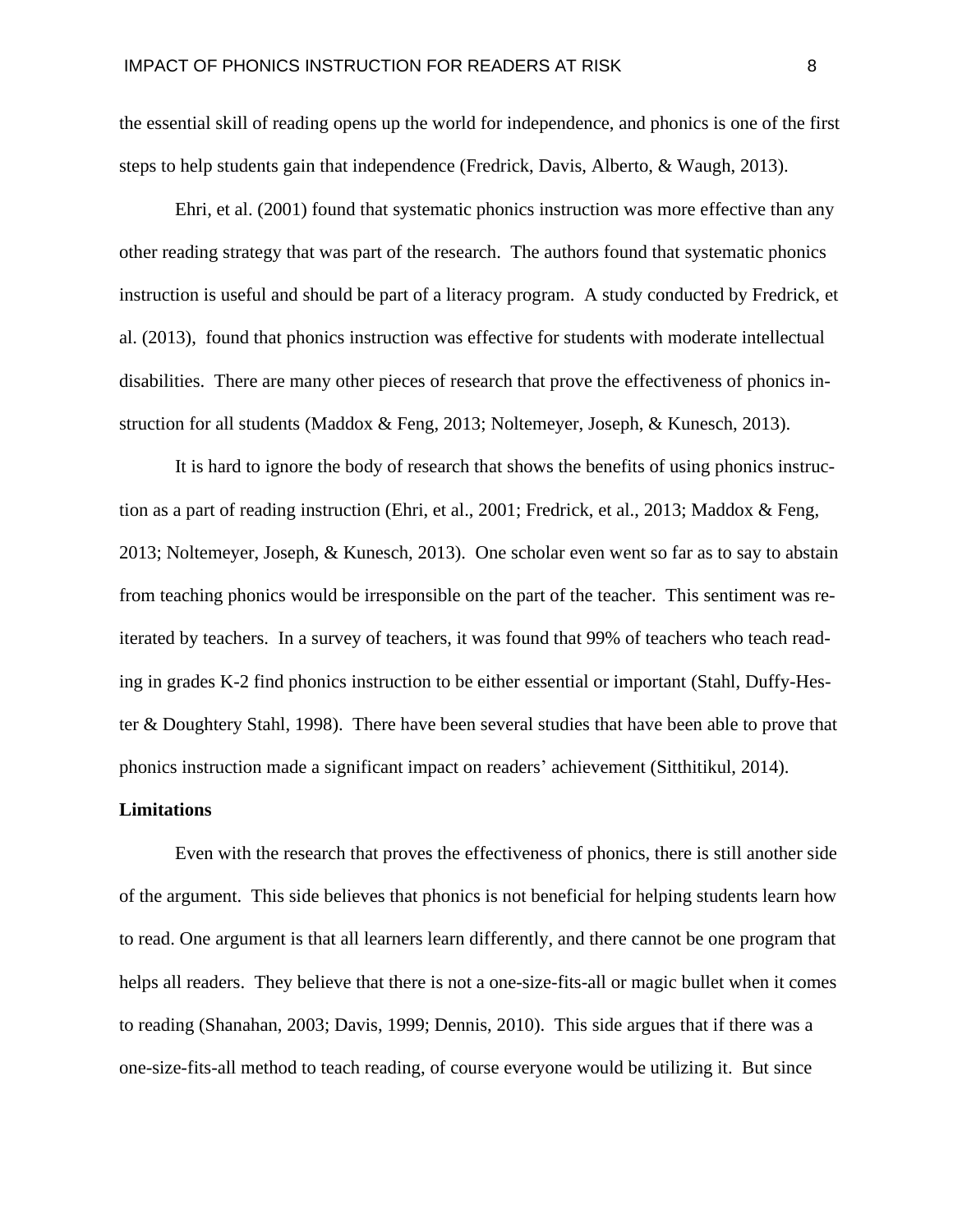there is so much controversy around the topic of using phonics, some researchers argue that it cannot be identified as the best way of teaching reading (Jalongo, 1998).

Another argument that looks at the consequences of teaching phonics is that perhaps teaching phonics helps students learn to read the words, but comprehension of those words is not addressed by the program. Scholars have found through their studies that teaching phonics has not improved comprehension of sentences, paragraphs, or stories (Coles, 2000). Comprehension is an important part of the reading process, and some even consider comprehension to be what defines the process of learning to read. When taught phonics instruction, the students are learning how to read the words, but they aren't understanding what the words mean (Jalongo, 1998).

An additional argument is that students who are taught phonics are slower readers than students who are taught reading in a different way. For example, a study done by Connelly, Johnston & Thompson (2001) showed that students who were taught to read by using phonics strategies had a slower reading pace than other students. The students who were taught phonics were also slower to recognize familiar words, words that they should be able to read without phonics skills.

A final argument states that children will learn to read when they are ready to read. When the conditions are right for them to read, they will be able to be successful in their reading. They need to have a positive feeling about the books that they are being exposed to and the people who are teaching them reading. As mentioned before, this argument believes there is not a one-size-fits-all formula when it comes to reading that will help all readers to be successful (Smith, 1999).

## **Phonics Use for Readers at Risk**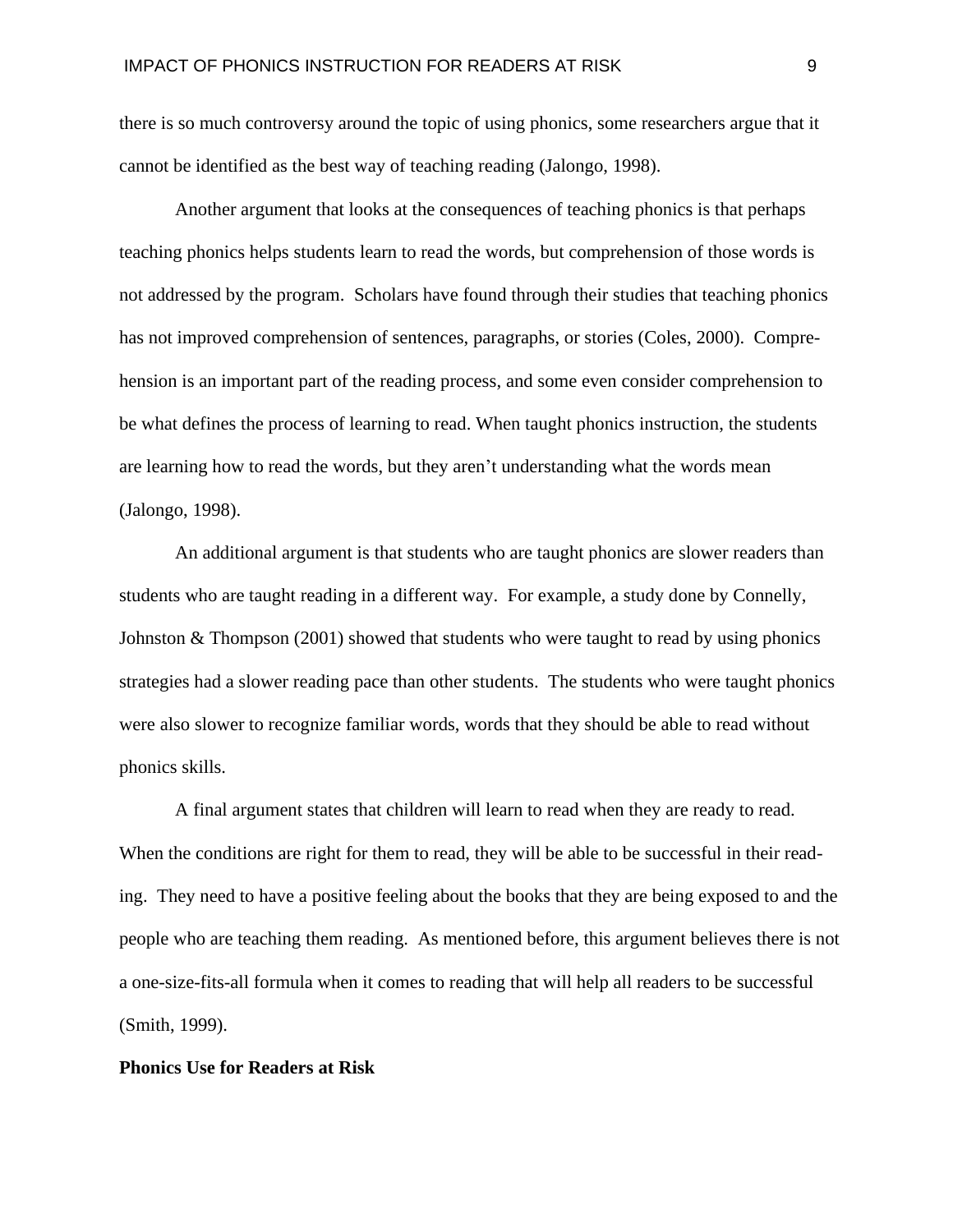Reading is such a complex skill for students to master. Although teachers know how to prevent reading difficulties while a student is learning to read, there are still students who have weak reading skills as they move throughout the grades (Salinger, 2003 p.84). When presented with a student who has some reading difficulties, it is the teacher's responsibility to enlist the help to ensure that these students can experience success in reading as they continue to develop their skills.

When it comes to teaching students who have been identified as readers at risk, teaching phonics could be a good place to start. It has been found that students who are defined as good readers have good phonological awareness, while it is absent with those who struggle with reading (Sitthitikul, 2014, p. 115). When a student who struggles with reading is taught phonics skills, it is expected that the reading difficulty be remediated and these students are able to go on to be successful readers (Ehri, et al., 2001). When students struggle with the concepts of phonics, they have a hard time being successful in their reading. When teaching phonics to students who are struggling with reading, the preferred form of instruction would be in a one-onone setting because the lessons can be individualized to what the student is struggling with specifically. If one-on-one tutoring is not accessible, it has been found that small groups produce more growth in reading than in the whole group setting (Ehri, et al., 2001).

There have been numerous studies that prove the effectiveness of phonics instruction in the last 50 years (Ehri, et al., 2001; Fredrick, et al., 2013; Maddox & Feng, 2013; Noltemeyer, Joseph, & Kunesch, 2013). At this time, there has been limited research that had to do with students classified as having special needs. The studies that have been done that focused on this classification of students determined that phonics did, in fact, make an impact on student achievement when it comes to reading. Since the goal of phonics is to break a complex skill of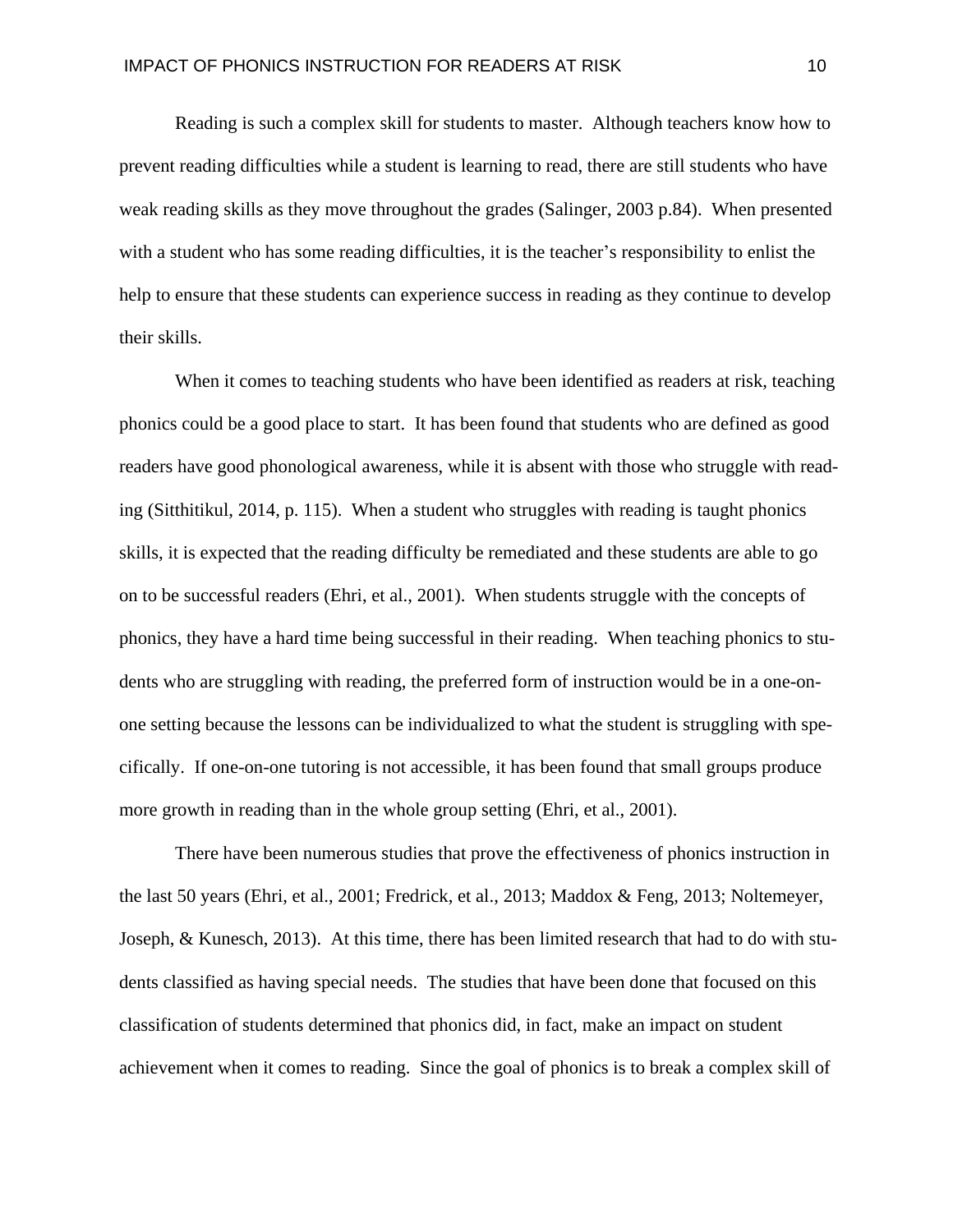teaching into simpler steps, students were able to experience success when they were taught phonics instruction effectively (Sitthitikul, 2014).

## **Approaches to Teaching Phonics**

In the National Reading Panel Report that was created in 2000 as mentioned above, it stated that the teaching of reading should be based on scientific research. When it comes to teaching reading, there were five major components of reading that were emphasized. These were phonemic awareness, phonics, fluency, vocabulary, and text comprehension. If looking at these components like a piece of a puzzle, teaching phonics is an essential way to help students be successful in their reading (Salinger, 2003, p.80).

There are several different philosophies when it comes to phonics instruction (Pruisner, 2009). Pruisner emphasized that students can be taught phonics intentionally and systematically, with set aside time for the student to learn the different phonemic rules. It can also be taught explicitly through integration, where the student is taught phonics rules through play and real life experiences. The way that students are taught probably depends on age. Many teachers who teach preschool-age students agree that play based is the best way for their students to learn phonics, whereas in an older grade, using a systematic curriculum may be more beneficial (Campbell, 2008).

Looking first at a systematic approach to teaching phonics, there is evidence that systematic phonics instruction can be beneficial for readers, especially those who may struggle (Tyler, Hughes, Beverly & Hastings, 2015). When defining systematic instruction, it is important to look at the scope and sequence of the instruction. Scope includes what the content of the instruction is, whereas sequence is defined by the order in which things are being taught. In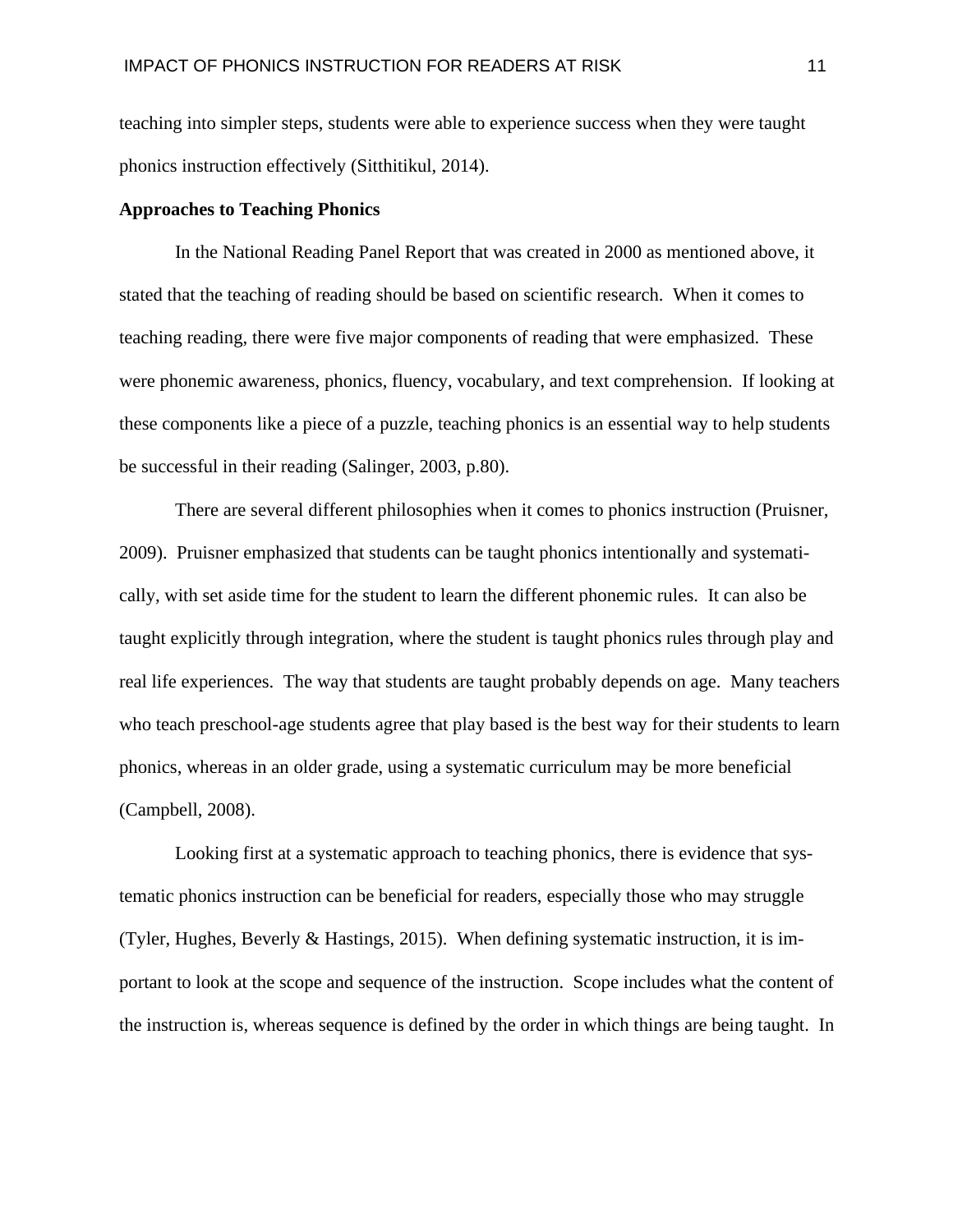this systematic instruction, there is a scope and sequence in which the teacher instructs the children. These lessons are also usually explicit, which is when the teacher is telling the children exactly what they are trying to teach. When teachers were surveyed by Mesmer & Griffith (2006), many teachers showed a preference to this type of phonics instruction, with an understanding that it should be engaging and allow for student response.

Another approach to teaching phonics is a more implicit, also known as whole language approach, where students are taught language skills through their experiences in the classroom. As mentioned before, this type of learning style may be better suited for younger students. In a study completed by Sonnenscien, Stapleton & Benson  $(2010)$ , it was found that the phonics instruction needs to meet the students where they are at. When using a whole language approach to teaching phonics, it is important that the teacher be intentional with providing a literature-rich environment. Scholars have proven through their studies that some students develop their phonics knowledge more effectively in a whole-language classroom than an alternative phonics teaching approach (Maddox & Feng, 2013).

As shown above, there has proven to be benefits to both an explicit and implicit approach to teaching phonics. Due to the benefits of using both models of teaching phonics, there have been many teachers who use a mixed model approach to teaching phonics. This mixed approach combines both phonics instruction with the other elements of reading, such as vocabulary and fluency (Noltemeyer et al., 2013). The benefits of using both methods of teaching phonics was proven in a study done by Price-Mohr & Price in 2017. In this study, they found that explicit phonics should not be the only approach to teaching phonics, but that students benefit from a mixed approach where they can learn the rules and apply them to real-life text.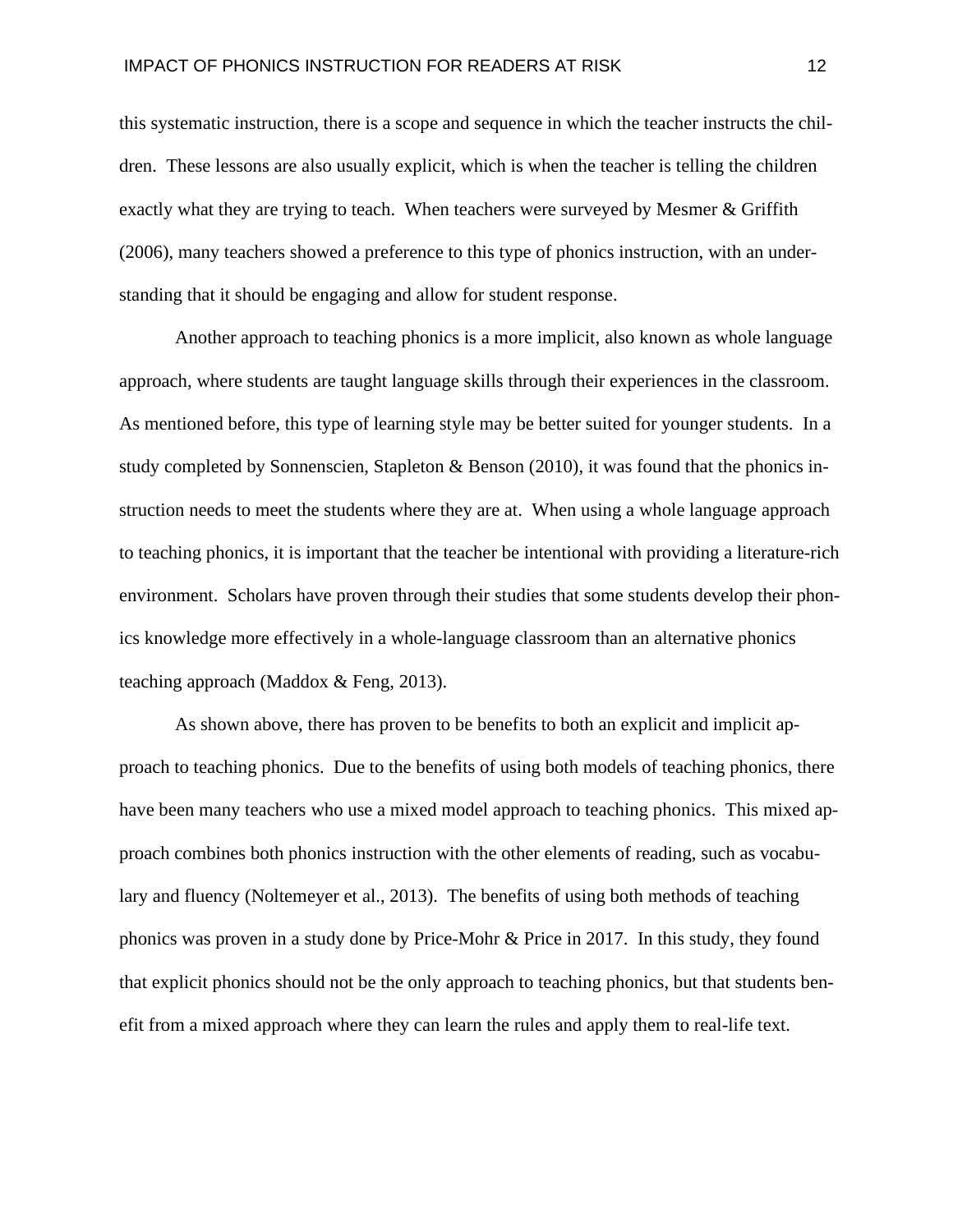There is much research to back up the different styles of teaching phonics. The two things that could play a role in what style the teacher decides to use is the strength of the students and their age. There is a recommendation from the National Reading Panel to use explicit teaching of phonics when teaching students how to read. However, after reviewing the literature, it seems that there is room for other teaching styles as well depending on the needs of the students (Reutzel, Child, Jones & Clark, 2014).

Another important aspect to look at when determining how to best teach phonics to students is how much time is given to instruction. For a program to be effective, it should be of sufficient intensity for the students. There have been studies that have shown a relationship between the amount of time spent in instruction and student achievement (van de Pol, Volman, Oort, & Beishuizen, 2015; Ross & Begeny, 2015; Camahalan & Wyraz, 2015). Whereas there was no recommended time given, these studies prove that the amount of time that we spend in reading instruction are worthwhile when considering the long-term achievement in reading (Reutzel et al., 2014).

The review of the literature sets the purpose for this action research project. It is evident that the use of phonics as a teaching strategy has been controversial for many years. The researcher intends to look at the effectiveness of teaching phonics for students who are considered to be at risk in their reading.

## **Methodology**

## **Participants**

The participants in this study were second graders at Orange City Christian School, located in the rural community of Orange City, Iowa. These students are identified for special education services by use of the STAR Achievement test: the students qualify for special education services if they fall below the 40th percentile rank on these assessments. These services are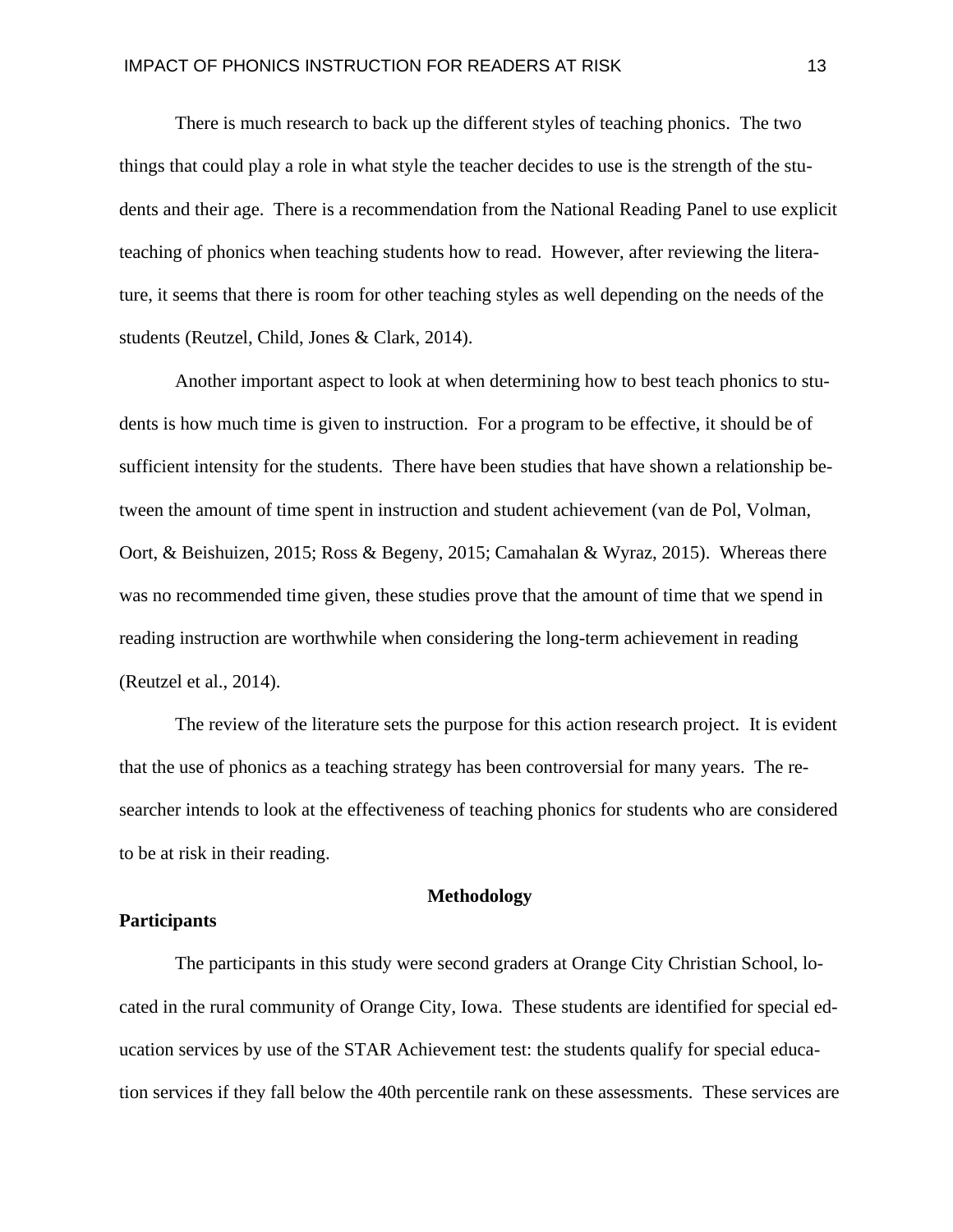usually in the regular classroom with additional support. The students in the group studied fell below the 20th percentile rank, without having three data points above this 20th percentile rank, qualifying them for additional assistance in a small-group setting. The particular group of second graders addressed in this research project are two male students.

The two males in this group live in homes with both parents who are active and place value on their children's learning experiences. They regularly attend parent-teacher conferences and do work outside of school to help their students succeed. Parental involvement is evidenced by the parents consistently filling out and signing the reading log indicating that they are reading with their children outside of school.

#### **Measurement Instrument**

The measurement tools being used to identify the relationship between the independent and dependent variables are the STAR Reading assessment and a Diagnostic Decoding Survey created by the company Really Great Reading. In this study the independent variable is implementing phonics instruction to students who are considered at risk readers. The dependent variables are the reading scores that are collected to determine the students' reading ability from the STAR assessment and their understanding of phonics from the Diagnostic Decoding Survey. The variables are quantitative.

The data for this study will be collected using the STAR Reading Assessment and a Diagnostic Decoding Survey. The STAR Reading assessment looks at overall reading with some phonics components built into it. The Diagnostic Decoding Survey is an assessment of phonics skills for readers at risk that are used to identify which skills they have already mastered and which skills are weak. The data from both of these measures will be quantitative.

## **Validity and Reliability of Measurement Instrument**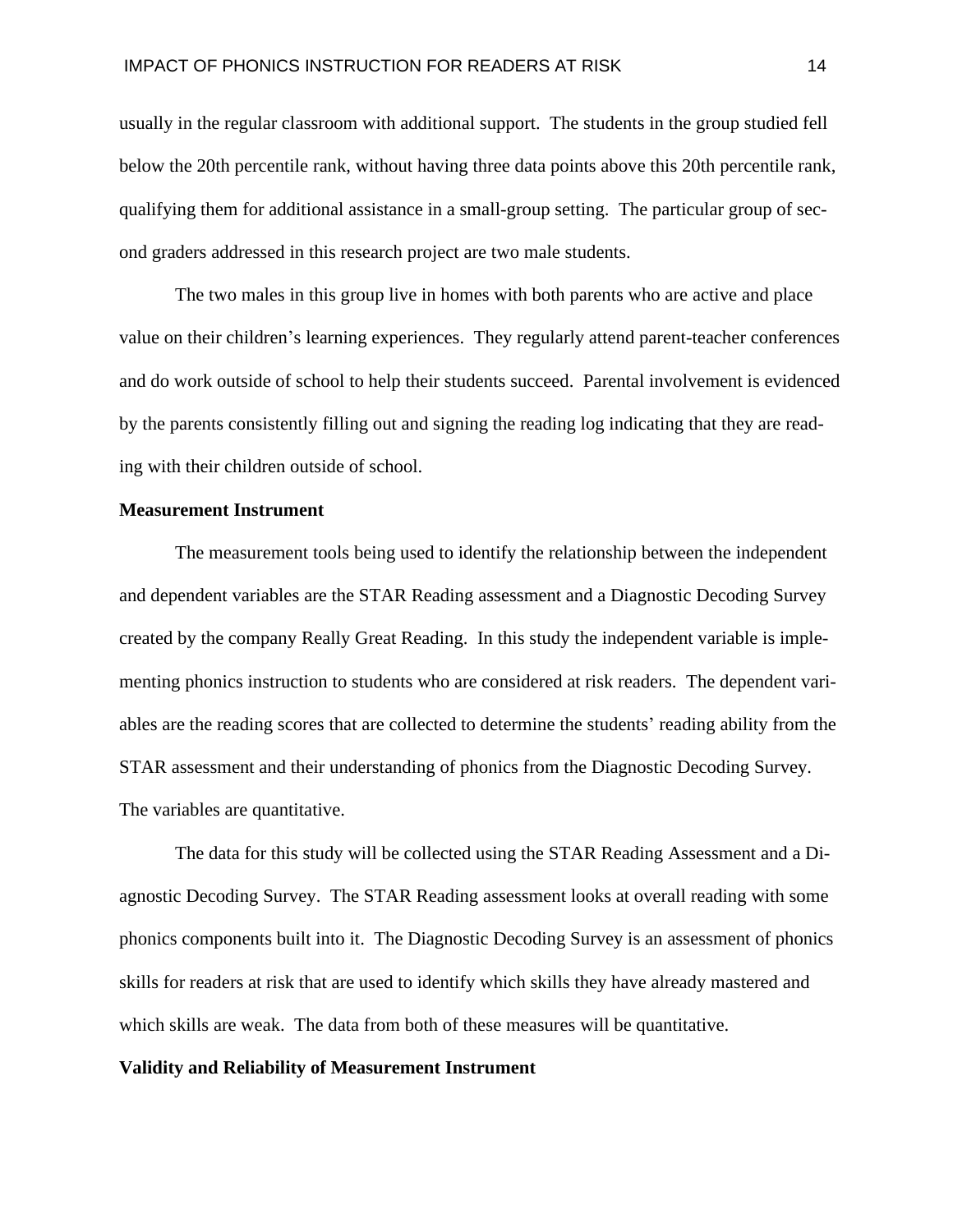The reliability of the STAR Reading Assessment was completed by using two methods, internal consistency and test-retest correlation. Through these efforts, it was found that the reliability of the STAR Reading test was .97 (STAR, p.22). Since the STAR reading test is aligned to state standards, there is proof of a level of validity. The STAR went further and looked at their reading test compared to many other assessments, and it was found to have validity from .60 to .87, which is considered to be a strong correlation (STAR, p.23).

The Diagnostic Decoding Survey was designed as a diagnostic assessment to identify phonics skills that students are struggling with or may have already mastered. Therefore, to the researchers' knowledge, no research has been published to validate the reliability and validity of this measurement. Even though there is not research published to establish the reliability or validity of the Diagnostic Decoding Survey, it is an important part of the research as it gives an understanding of where the students' strengths and weaknesses lie when it comes to their phonics skills.

## **Procedures**

The researcher used the STAR Assessment to find which students in the 2nd grade fit under the criteria of being under the 20th percentile and needed urgent intervention in their reading. After two students were identified, the researcher used the Diagnostic Decoding Survey to determine where these students were lacking in their phonics skills. Using explicit phonics instruction, with a variety of activities such as games, worksheets and other activities, the researcher then tailored the phonics instruction to their needs, teaching the students based on the rules that they were missing. The students were seen for an average of 90 minutes a week for 6 weeks.

## **Data Collection**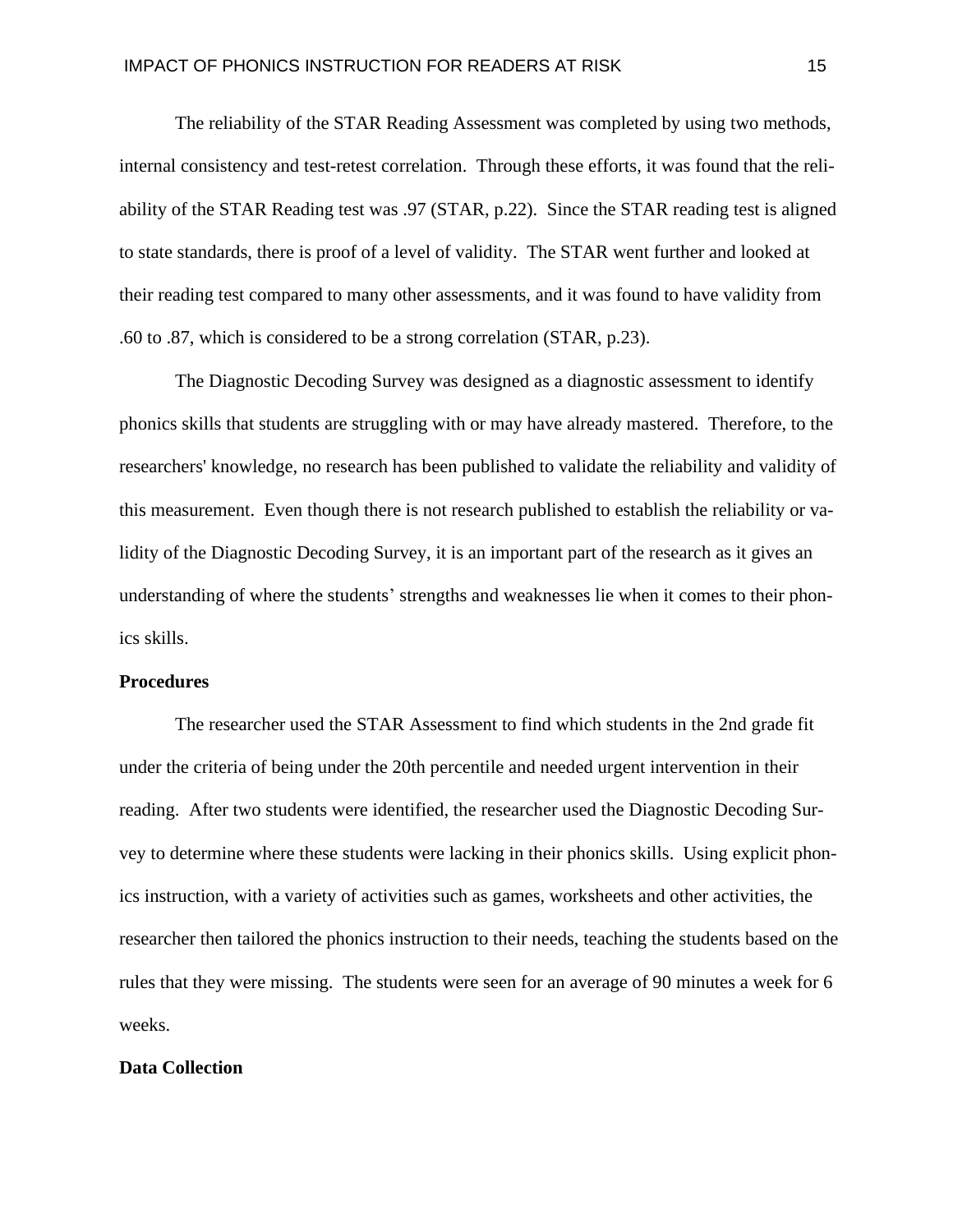The data that the researcher will be collecting at the beginning of the intervention are the results from the STAR Assessment and the Diagnostic Decoding Survey that was conducted. In the middle of the intervention, there will be progress monitoring assessment completed using both assessment measures. After the six-week intervention is completed, the researcher again gave these two assessments and compared the results between the data sets.

To analyze the data, the researcher will use small n statistics. This type of statistics is used when there is a sample size of less than five participants. In this case, the sample size is only two students, so small n statistics is an appropriate way to analyze at the data. When using this type of statistics, it is important to note that it is difficult to see a big effect of the treatment because the sample is small (Sauro, 2013). The researcher will still be able to analyze the data and see if the phonics instruction made an impact on the students' reading score;, it will just be on a student-to-student basis because of the smaller sample size.

When looking at the STAR assessment, the researcher will look for growth in the scaled score. This score is a range from 0-1400 and is based on the number of questions the student gets correct. As a result of the STAR test, there are also percentile rankings given that can be helpful to see how the student grew. The STAR test also gives goals according to phonics skills, and since this research is based on phonics skills, the researcher will consider these as well as growth indicators.

The Diagnostic Decoding Survey is scored out of 50 and looks at the student reading words in isolation, words in a sentence, and nonsense words. After the assessment piece is given, the researcher can determine where the weaknesses of the student may be and taylor instruction to meet those needs. At the final assessment, potential growth will be seen with the increase of this score out of 50.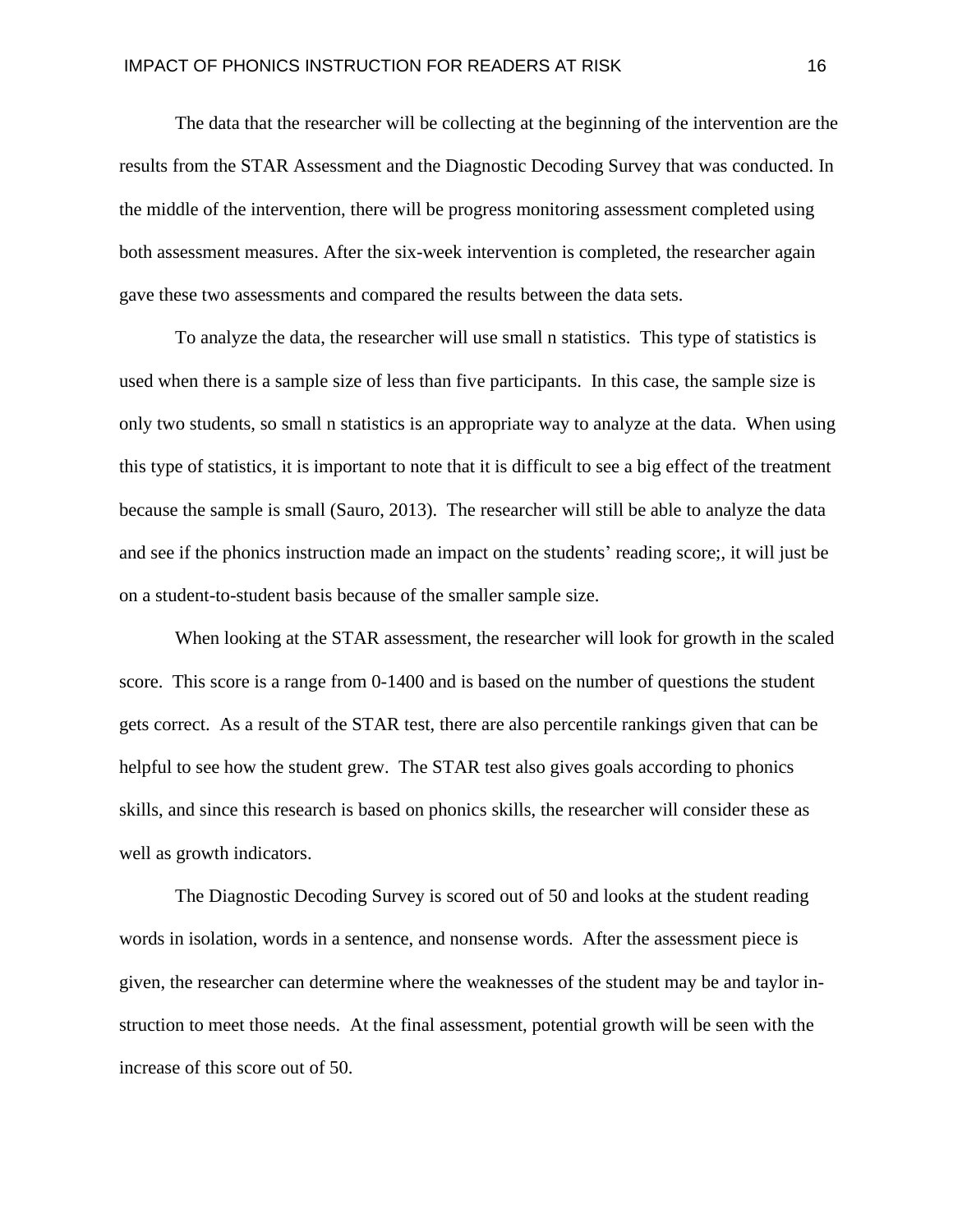## **Ethics**

This research project does not require approval by the IRB because it is research of the effectiveness of a special education strategy. This research project requires minimal risk to the student and includes teaching strategies and assessments that would be considered even if not a part of the research project. The practices that are used in this research project are practices that are commonly used by the school.

## **Results**

To begin, the researcher analyzed the results of the Diagnostic Decoding Survey. When taking the Diagnostic Decoding Survey, the student can score anywhere from 0-50 points. The researcher used the pre-assessment, progress monitoring, and post-assessment data to determine the effect of the phonics instruction on both student A and student B. Table 1 includes the scores of student A, and Table 2 includes the scores of student B.





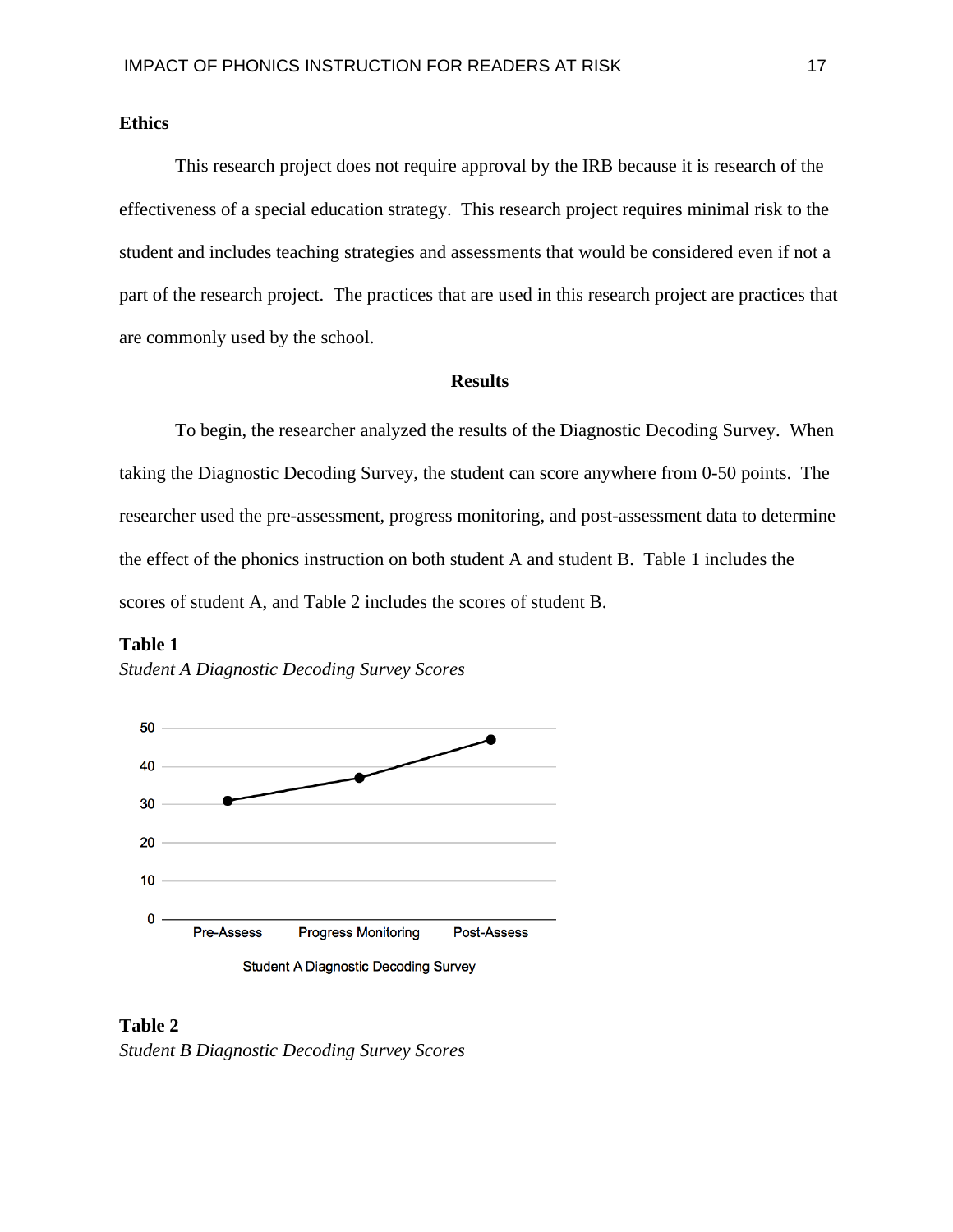

The researcher then looked at the results of the STAR Reading Assessment. This assessment is not given as often, so there is only a pre-assessment and post-assessment available for the researcher to analyze. When analyzing these scores, the researcher looked at the scaled score, which is a number from 0-1400 that is based on the number of correct answers that a student answers. Table 1 looks at the scores of student A, and Table 2 looks at the scores of student B.





**Table 4** *Student B STAR Reading Assessment Scores*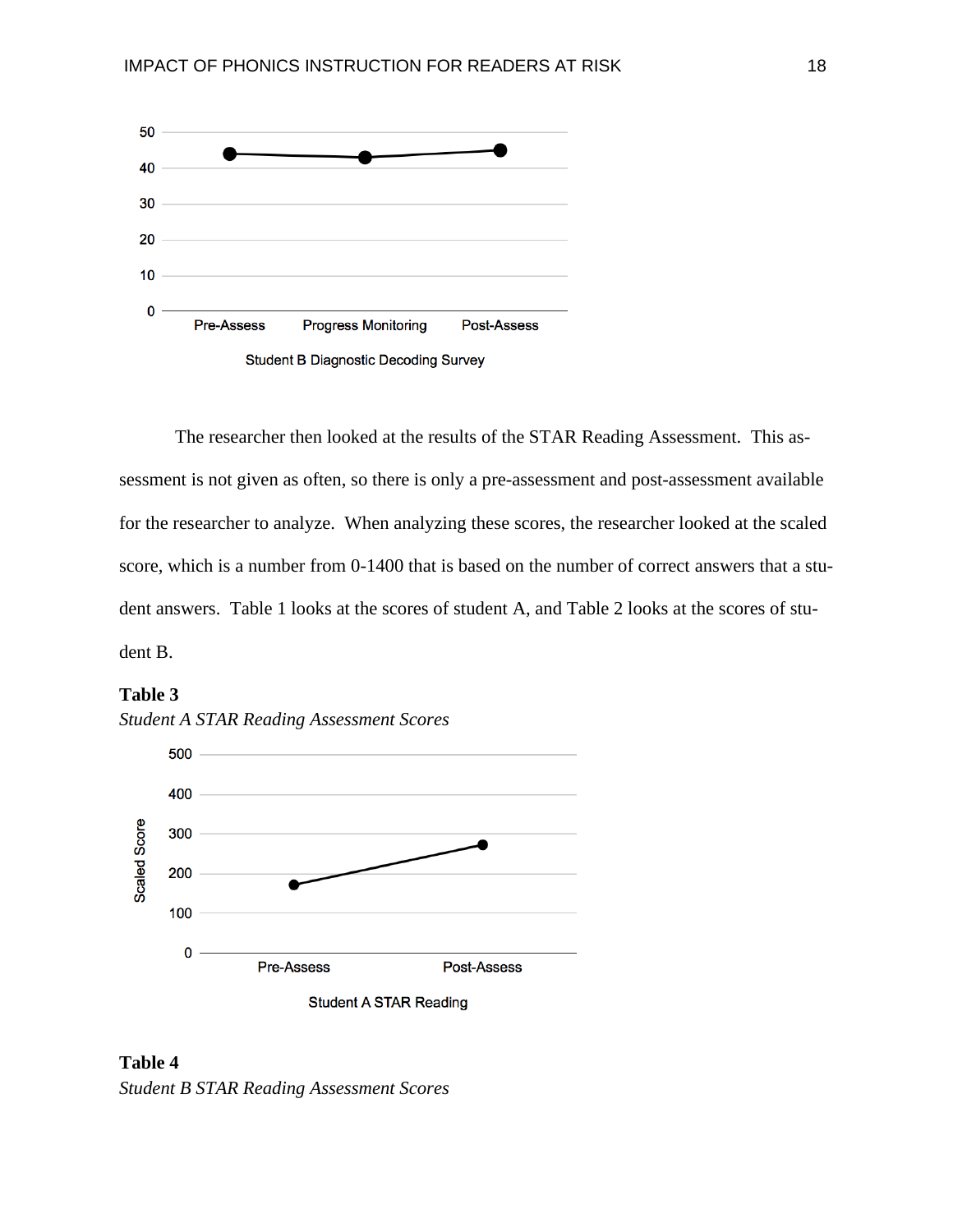

#### **Discussion**

#### **Summary of Major Findings**

The purpose of this project was to determine whether or not phonics instruction can impact the reading of readers at risk. When considering the Diagnostic Decoding Survey, it can be assumed that the phonics instruction did make an impact for student A. Student A had the lowest score to start with, and there was noticeable growth from pre-assessment to post-assessment. When considering the level of the data, there is a steady increase of the data points, which shows an increase in phonics skills. The data points have good stability and do not fluctuate largely. The trend of the scores goes up, which again, shows that student A did make some improvements in their reading skills correlating with the increase of phonics instruction.

When looking at Student B's data, it is hard to tell whether or not the phonics instruction made a strong impact on the reading skills. Student B started with a higher score than student A, so there was less room for growth. However, student B only made one point of progress from the pre-assessment to the post-assessment. The overall level of the data was an increase of one point. With only three assessment points, it is difficult to tell the stability of the data, but there is some spiking in the progress monitoring score. The overall trend of the data is going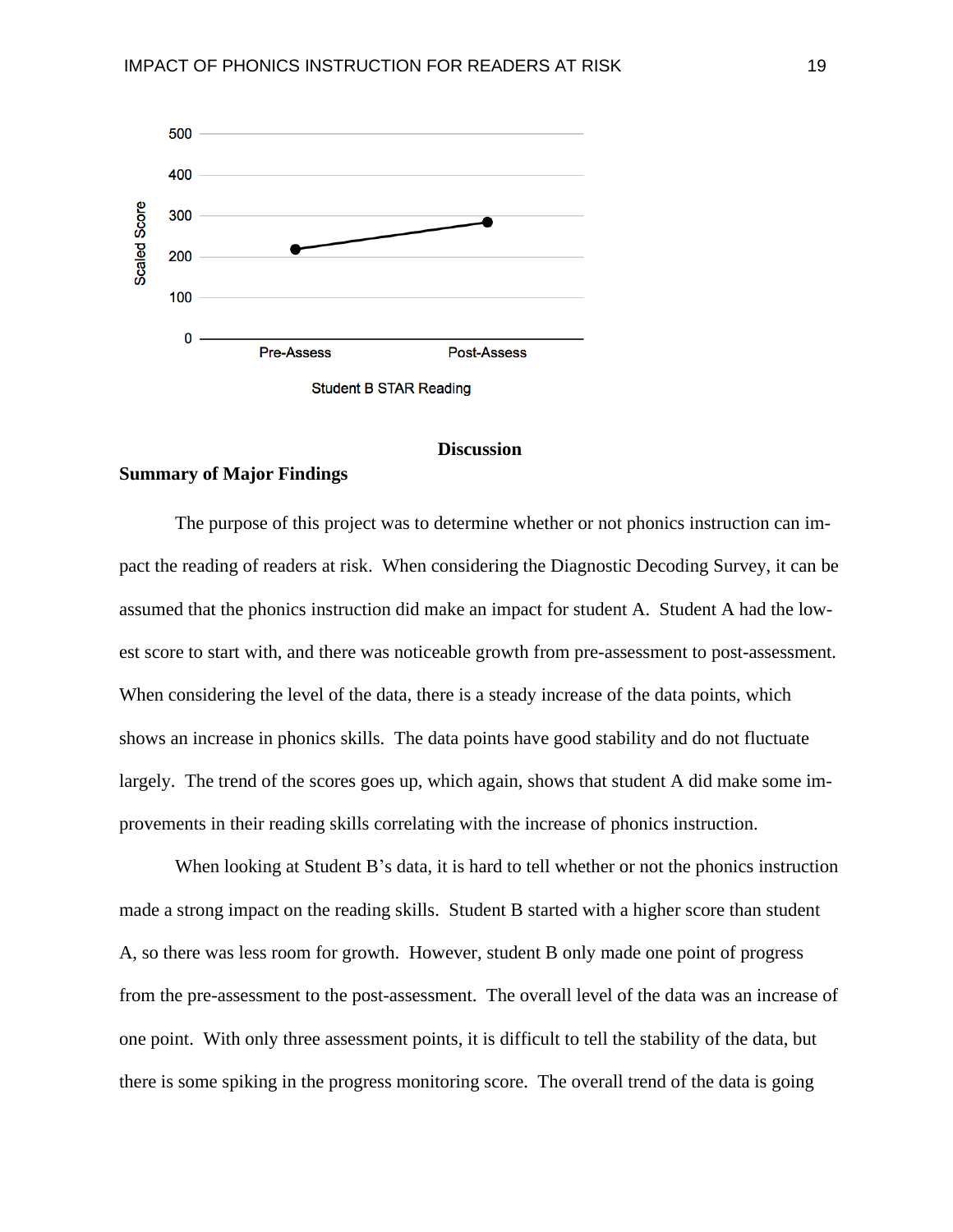up, but as mentioned before, the increase is not really significant when trying to determine whether or not the treatment of phonics instruction made an impact.

After analyzing the Diagnostic Decoding Survey results of both student A and B, the researcher then moved on to analyze the STAR Reading results. As mentioned before, this assessment is not given as often, so there are only two points of data to consider. Student A increased their score from 172 to 273, which is a 100-point increase. According to the STAR report, a scaled score of 273 put student A in the 45th percentile. When student A started the intervention, student A scored at the 25th percentile. There is limited data to analyze with the STAR results since there are only two data points. For student A, the level increased and the trend was going up. It is difficult to tell the stability of the data as a result of the limited number of data points.

Student A's results show that there was an increase in the reading ability. It is difficult to know if this is a direct correlation to the phonics instruction that took place, but combining the results from both assessments, it is logical to hypothesize that this effect could be the case for student A. Another indication that there was growth in the phonics skills of student A was that in the goals given by the STAR program after the pre-assessment, there were numerous phonics goals that were considered to be 1st grade goals. In the goals given by the program in the post-assessment, there were no phonics goals, indicating that the student had already met the goals for the grade level. With all of this information, the researcher can indicate that the phonics instruction did impact the reading of student A.

Like student A, student B also had an improvement of scores. Student B started the preassessment with a scaled score of 219 and increased the score to 285. This was a smaller increase than student A, but student B started with a higher score than student A. When looking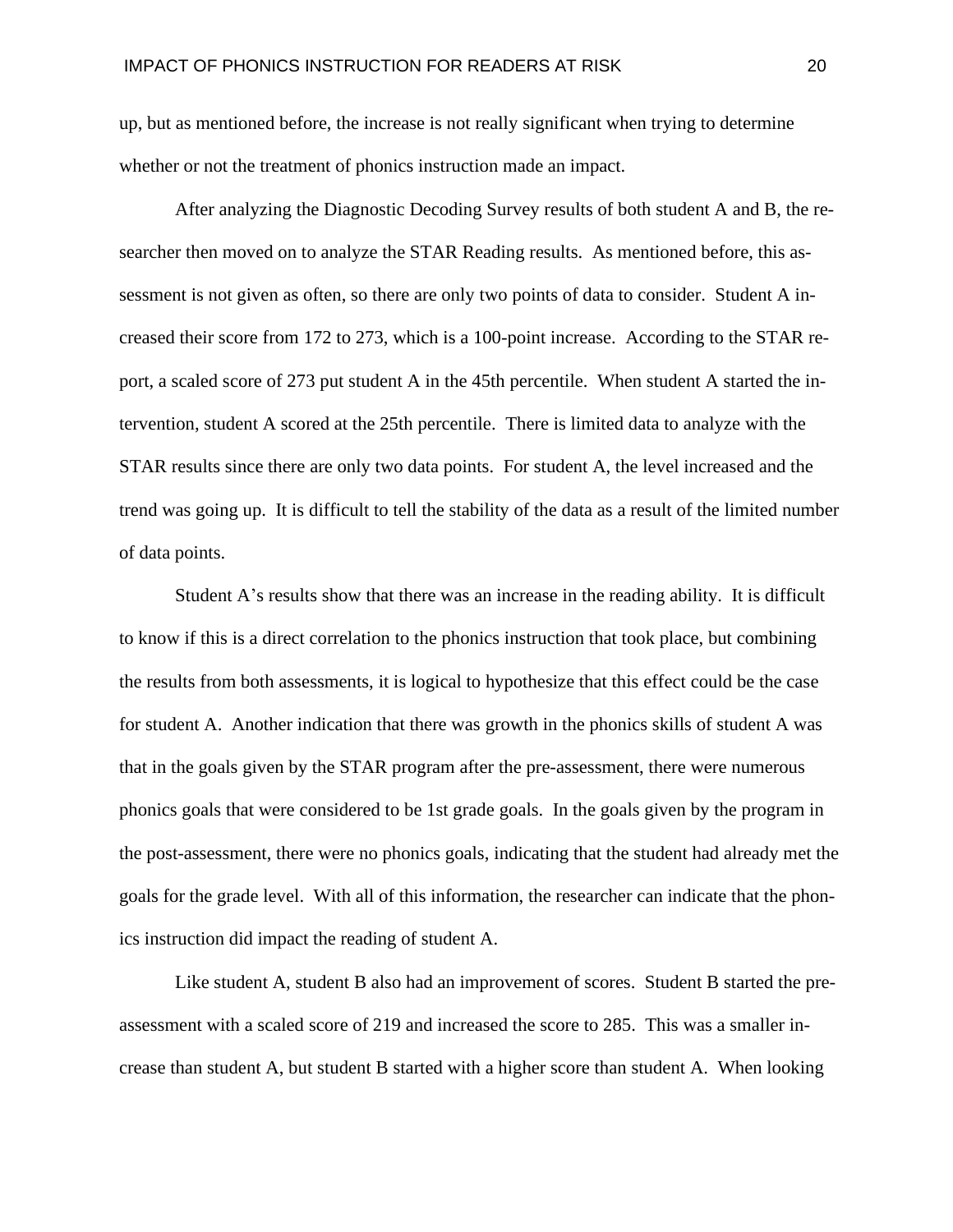at percentile ranking, student B increased from 37th to 48th percentile. As mentioned before with student A, there is limited data to analyze the STAR results as there are only two data points. For student B, the level increased and the trend was going upward. The stability is difficult to establish as there is a limited amount of data.

According to the STAR results, student B also had an increase in reading ability. Student B had less stable results in the Diagnostic Decoding Survey, so it is difficult to determine if the increase in STAR reading scores is an effect of the treatment of phonics instruction or if there are other factors that increased the reading scores, such as instruction that is taking place in the general education classroom. Like student A, student B started the pre-assessment with goals determined by the STAR program to be 1st grade phonics skills, but after the post-assessment was completed, none of these goals were indicated as necessary for student B. It is evident that student B did make improvements in reading, but it cannot be determined if this was due primarily to the increase of phonics instruction.

#### **Limitations of the Study**

In this study, there are several limitations that are present, that could affect the reliability of the results. The first limitation is that the sample size is small, which makes it difficult to generalize the results to other subjects outside of the study. Having a small sample size made it difficult to see if the impacts of using phonics instruction were big enough. The researcher could analyze them from a student to student basis, but the data was limited as a result of the small sample size. An additional limitation when it comes to the sample size is that the two students came from similar backgrounds with supportive parents who put value on their child's schooling. This could sway the results and make it hard to generalize to other samples. Another limitation when it comes to the sample size is that the sample size consisted of students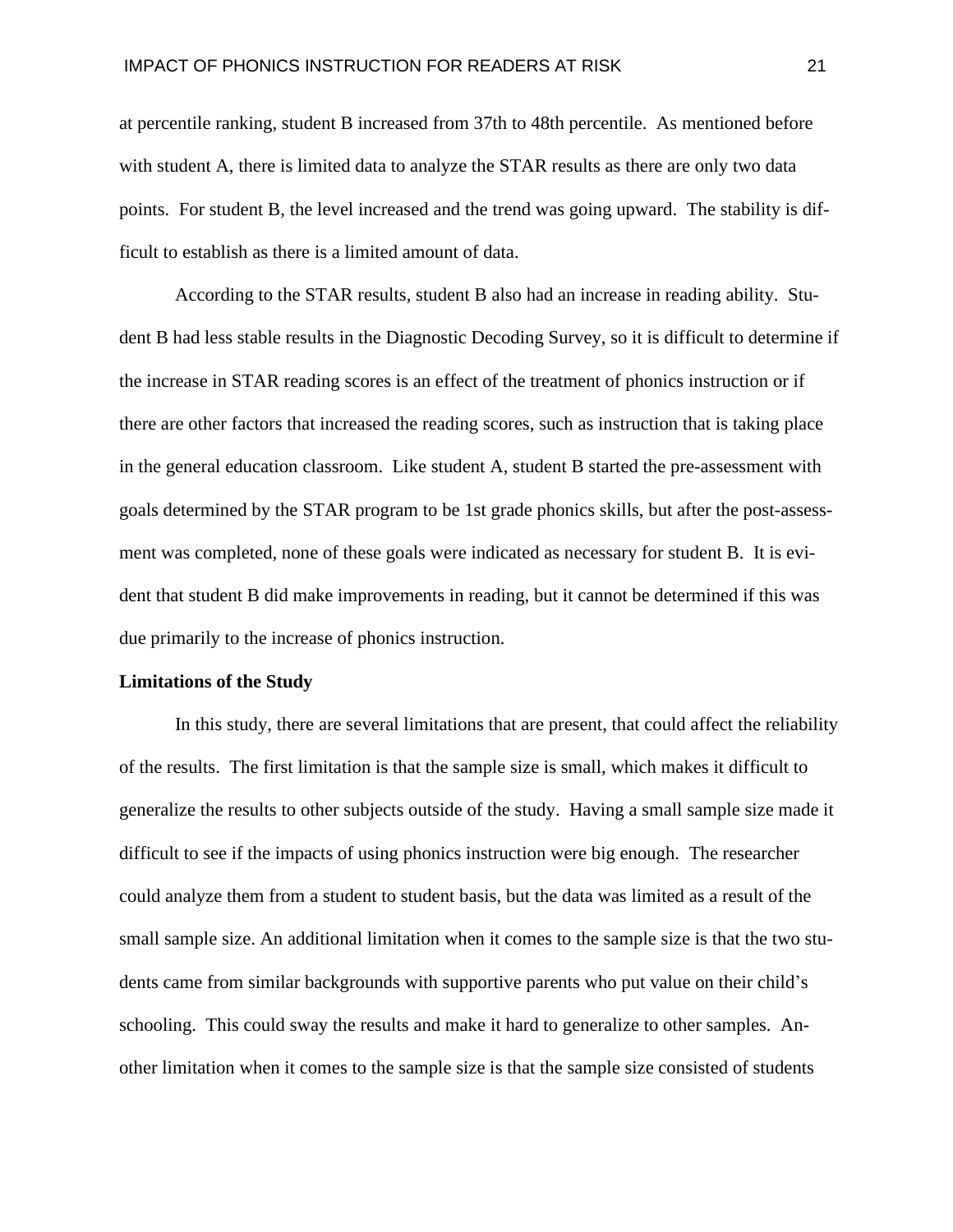who are considered readers at risk. This was the purpose of the study, but it would be difficult to generalize the results to subjects who do not have this qualification.

Behavior could also be a limitation to the study. When the students are taking the STAR reading test, they are doing it on their own. It is possible that the students rushed through the assessment, so it is hard to determine if the results are completely accurate. This behavior may skew assessment results. Also, with using readers at risk as the sample group, there could be other underlying concerns that affect their reading, such as attention concerns, that would also affect their learning during this research. Another limitation is the amount of time that was spent with the students. Due to sickness and other scheduling conflicts, there were instruction times that were missed during the intervention time that could have impacted the amount of learning that took place. An additional limitation could be the teacher acting as researcher. The students in this study were part of the teacher's case load before the research, and the teacher has been trained to meet their needs and this may create bias that would impact the results of the study.

## **Further Study**

There is limited research to investigate the impact of teaching phonics to students who have struggled with learning to read thus far (Sitthitikul, 2014). The need for further study is present to explore the impact of teaching phonics to students who are identified as readers at risk. This research should also take place with a time frame longer than six weeks, to identify if the phonics skills are something the students retain and continue to build on to increase their reading skills.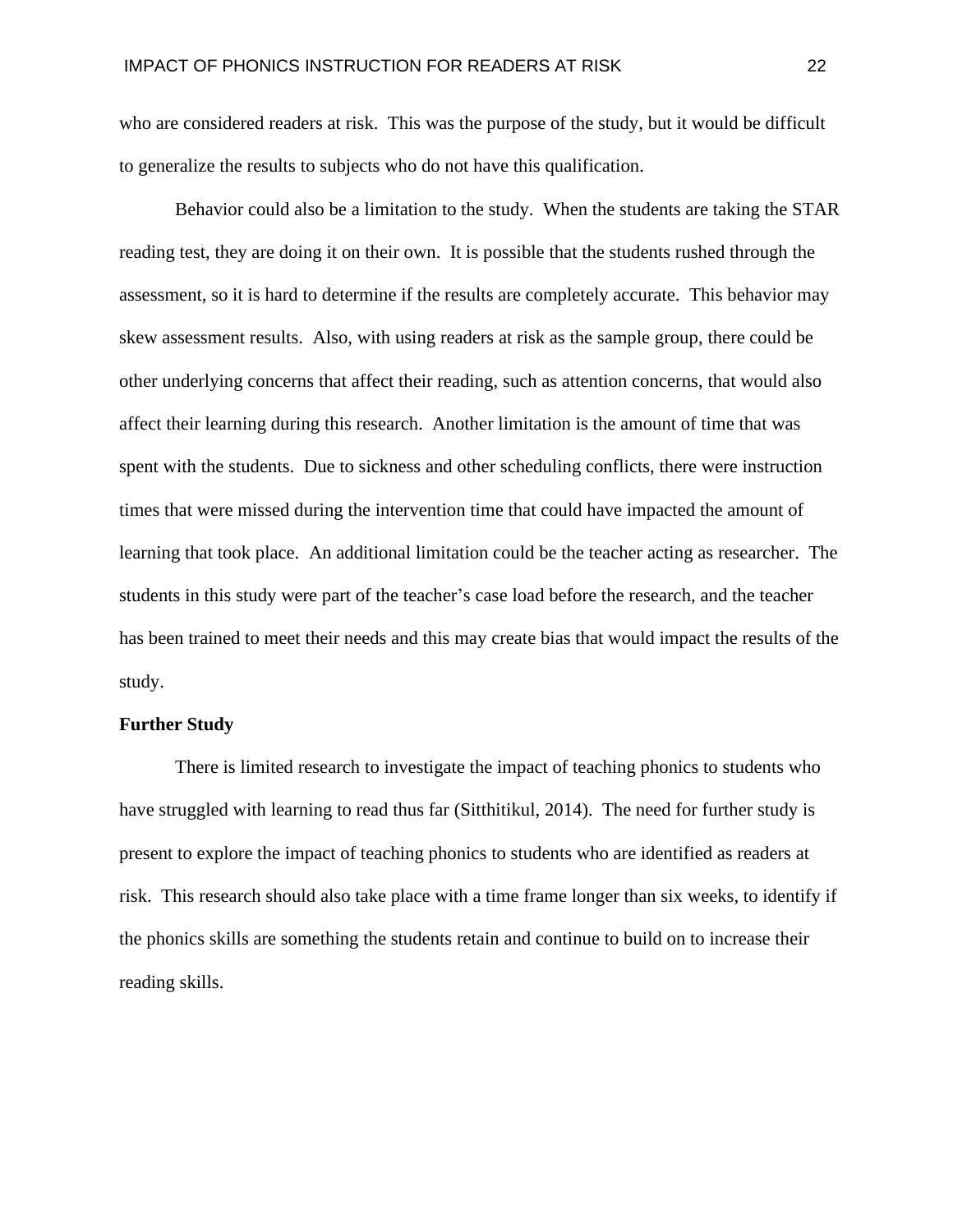There could also be further study to look at the various ways there are to teaching phonics. The researcher used teaching phonics explicitly in this project, but as mentioned in the literature review, the idea of best practices of teaching phonics can be controversial. In addition to doing research on phonics teaching strategies, there could also be research done to look at phonics being taught in the general education classroom and how that impacts students who struggle at reading. In this research, the conditions were ideal for students to learn and make improvements as it was a small-group, controlled environment. The researcher questions if the results would be similar if the research took place in the general education classroom. Continuing research on the impact of phonics on readers at risk will give teachers more information on how to best reach these students.

## **Conclusion**

How to teach reading most effectively has been a topic that has been discussed and researched for many years. There have been varying philosophies and methods of teaching phonics to aid in the teaching of reading. This research study looked specifically at phonics instruction for students who are considered to be at risk and what the impact might be on their reading abilities. The results of this research found that for some students at risk, teaching phonics in a small-group setting could be beneficial to their overall reading scores. The results of this study align with previous research that has been done that proves that phonics instruction has a positive impact on students' reading, especially students who struggle.

As teachers, it can be difficult to sift through all of the different methods and philosophies of teaching reading. It is essential for teachers to know their students and what style of teaching suits their students best. For some students, especially those who are considered to be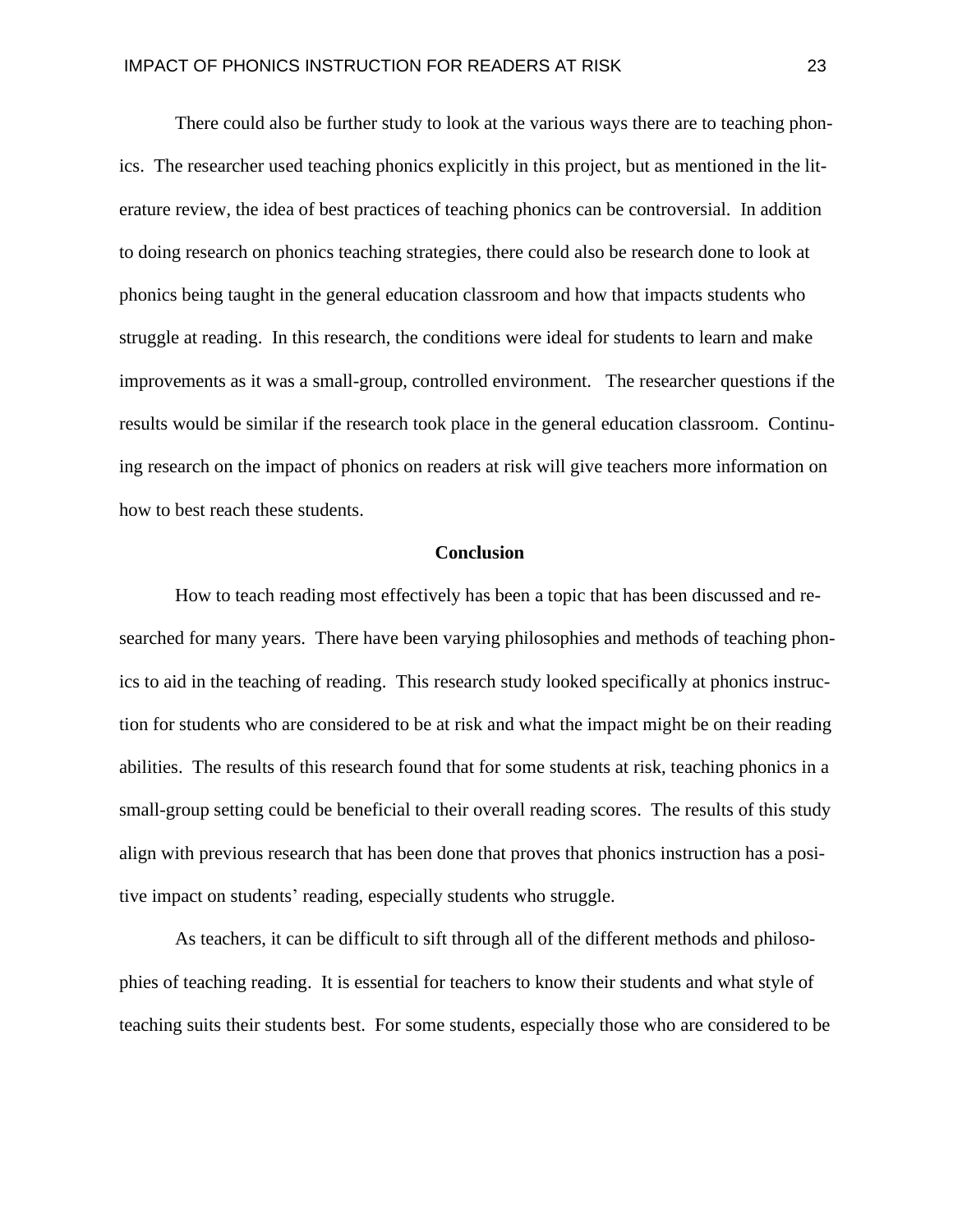at risk, teaching phonics as a way to learn how to read may bridge the gap and lead to future reading success.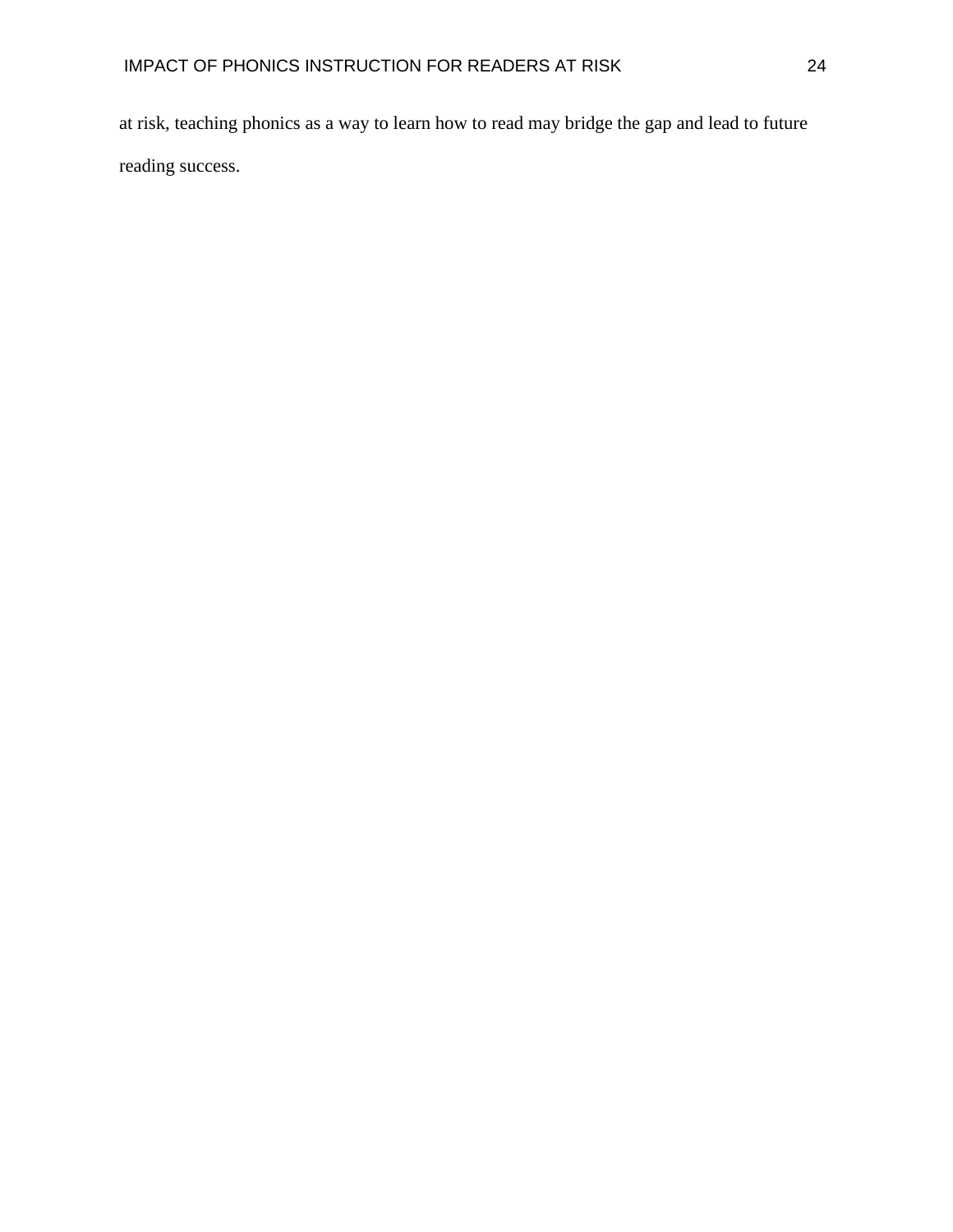## References

- Camahalan, F. M. G., & Wyraz, A. (2015, Spring). Using additional literacy time and variety of reading programs. *Reading Improvement*, *52*(1), 19+. Retrieved from https://link-galecom.ezproxy.nwciowa.edu/apps/doc/A405923396/ITOF?u=nwcollege&sid=ITOF&xid=25bc4a22
- Campbell, S. (2018). Teaching phonics without teaching phonics: Early childhood teachers' reported beliefs and practices. *Journal of Early Childhood Literacy.* https://doi.org/10.1177/1468798418791001
- Chall, J. S. (1989). The role of phonics in the teaching of reading: A position paper prepared for the secretary of education., 1-31. Retrieved from http://ezproxy.nwciowa.edu/login?url=https://search-proquestcom.ezproxy.nwciowa.edu/docview/62956527?accountid=28306
- Coles, G. (2000). "Direct, explicit, and systematic"--bad reading science. *Language Arts, 77*(6), 543-545. Retrieved from http://ezproxy.nwciowa.edu/login?url=https://search-proquestcom.ezproxy.nwciowa.edu/docview/196856944?accountid=28306
- Connelly, V., Johnston, R., & Thompson, G. B. (2001). The effect of phonics instruction on the reading comprehension of beginning readers. *Reading and Writing, 14*(5-6), 423-457. doi:http://dx.doi.org.ezproxy.nwciowa.edu/10.1023/A:1011114724881
- Cothran, M. (2014, June). This history of phonics. In *Memoria Press*. Retrieved from https://www.memoriapress.com/articles/history-phonics/
- Davis, O. L., J. (1999). When will the phonics police come knocking? *Journal of Curriculum and Supervision, 14*(3), 187. Retrieved from http://ezproxy.nwciowa.edu/login?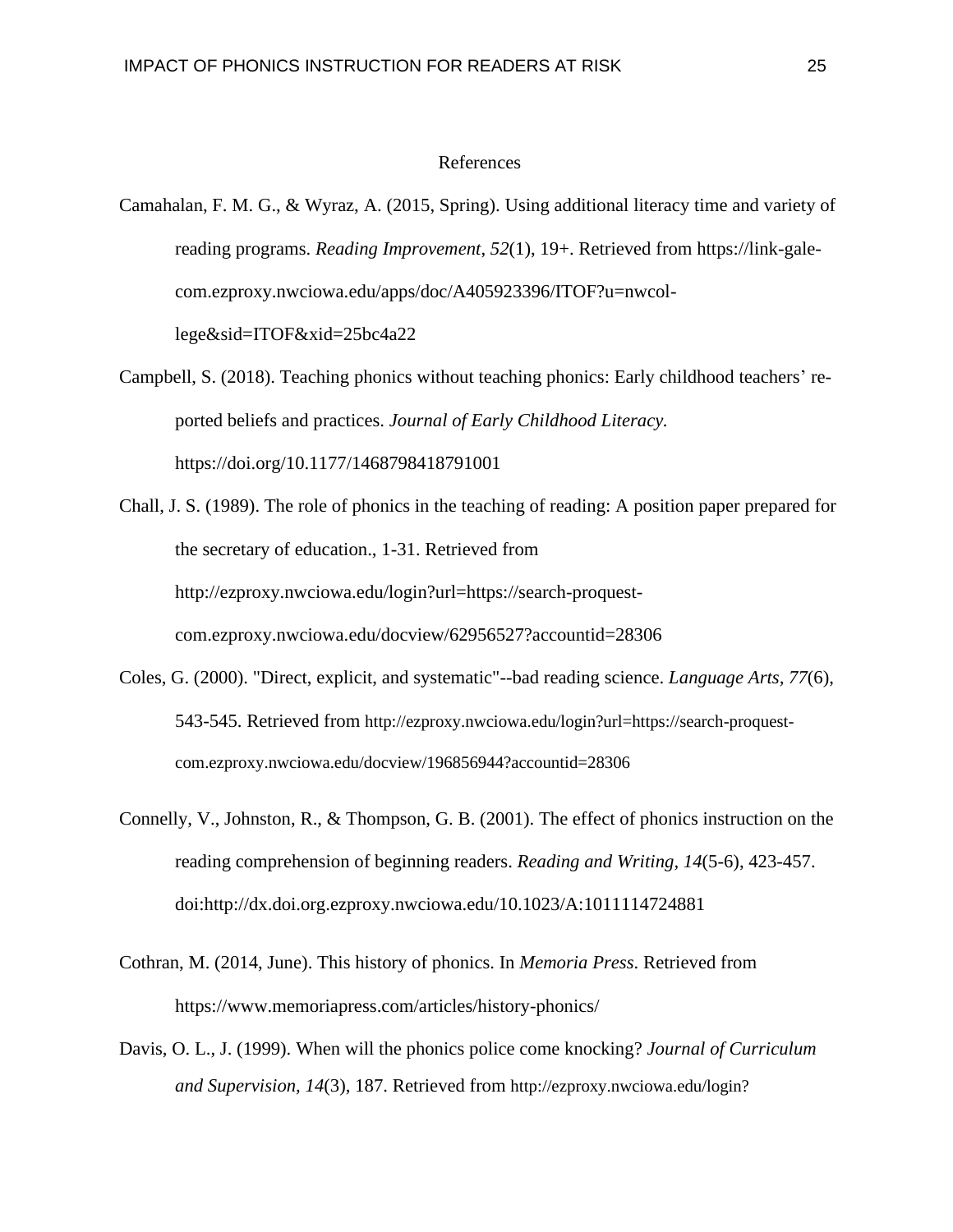url=https://search-proquest-com.ezproxy.nwciowa.edu/docview/196369188? accountid=28306

- Dennis, D. V. (2010). "I'm not stupid": How assessment drives (in)appropriate reading instruc tion. *Journal of Adolescent & Adult Literacy, 53*(4), 283-290. doi:http://dx.doi.org.ezprox y.nwciowa.edu/10.1598/JAAL.53.4.2\
- Ehri, L., Nunes, S., Stahl, S., & Willows, D. (2001). Systematic phonics instruction helps students learn to read: evidence from the national reading panel's meta-analysis. *Review of Educational Research, 71*(3), 393-447. Retrieved January 27, 2020, from www.jstor.org/ stable/3516004
- Ehri, L., Nunes, S., Willows, D., Schuster, B., Yaghoub-Zadeh, Z., & Shanahan, T. (2001). Pho nemic awareness instruction helps children learn to read: evidence from the national reading panel's meta-analysis. *Reading Research Quarterly, 36*(3), 250-287. Retrieved February 6, 2020, from www.jstor.org/stable/748111
- Fredrick, L. D., Davis, D. H., Alberto, P. A., & Waugh, R. E. (2013). From initial phonics to functional phonics: Teaching word-analysis skills to students with moderate intellectual disability. *Education and Training in Autism and Developmental Disabilities*, 48(1), 49- 66. Retrieved from http://ezproxy.nwciowa.edu/login?url=https://search-proquestcom.ezproxy.nwciowa.edu/docview/1503664829?accountid=28306
- Jalongo, M. R. (1998). On behalf of children: "The phuss over phonics." *Early Childhood Education Journal, 26*(1), 1-6.

doi:http://dx.doi.org.ezproxy.nwciowa.edu/10.1023/A:1022918406438

Kim, J. (2008). Research and the reading wars. *Phi Delta Kappan, 89*(5), 372-375.

Maddox, K., & Feng, J. (Eds.). (2013). Proceedings from Georgia Education Research Association Annual Conference '13*: Whole language instruction vs. phonics instruction: Effect on reading fluency and spelling accuracy of first grade students*. Savannah, Georgia.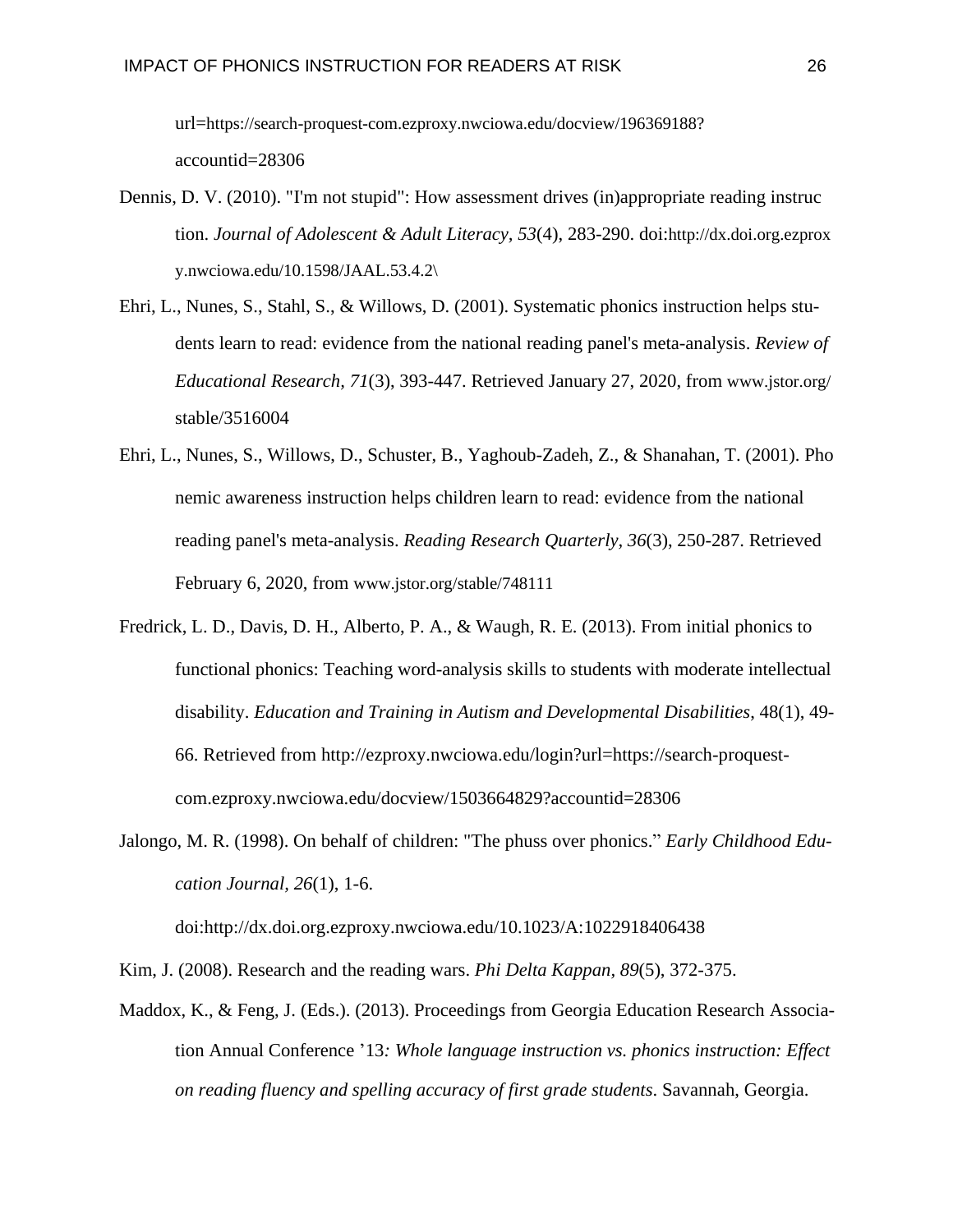- McConnell, B., & Kubina, R. (2016). Parents using explicit reading instruction with their children at-risk for reading difficulties. *Education and Treatment of Children, 39*(2), 115-140.
- Mesmer, H. A. E., & Griffith, P. L. (2006). Everybody's selling it--but just what is explicit, sys tematic phonics instruction? *The Reading Teacher, 59*(4), 366-376. Retrieved from http://ezproxy.nwciowa.edu/login?url=https://search-proquest-com.ezproxy.nwciowa.e du/docview/203277687?accountid=28306
- National Assessment of Educational Process. (2019). In *The Nation's Report Card*. Retrieved from https://www.nationsreportcard.gov/highlights/reading/2019/
- Noltemeyer, A. L., Joseph, L. M., & Kunesch, C. E. (2013, Fall). Effects of supplemental smallgroup phonics instruction on kindergartners' word recognition performance. *Reading Improvement*, *50*(3), 121-131.
- Price-Mohr, R., & Price, C. (2017). Gender differences in early reading strategies: A comparison of synthetic phonics only with a mixed approach to teaching reading to 4-5 year-old children. *Early Childhood Education Journal, 45*(5), 613-620. doi:http://dx. doi.org.ezproxy.nwciowa.edu/10.1007/s10643-016-0813-y
- Pruisner, P. (2009). Moving beyond no child left behind with the merged model for reading in struction. *TechTrends, 53*(2), 41-47. Retrieved from http://ezproxy.nwciowa.edu/login? url=https://search-proquest-com.ezproxy.nwciowa.edu/docview/223117031? accountid=28306
- Reutzel, D., Child, A., Jones, C., & Clark, S. (2014). Explicit Instruction in Core Reading Programs. *The Elementary School Journal, 114*(3), 406-430. doi:10.1086/674420
- Ross, S. G., & Begeny, J. C. (2015). An examination of treatment intensity with an oral reading fluency intervention: Do intervention duration and student-teacher instructional ratios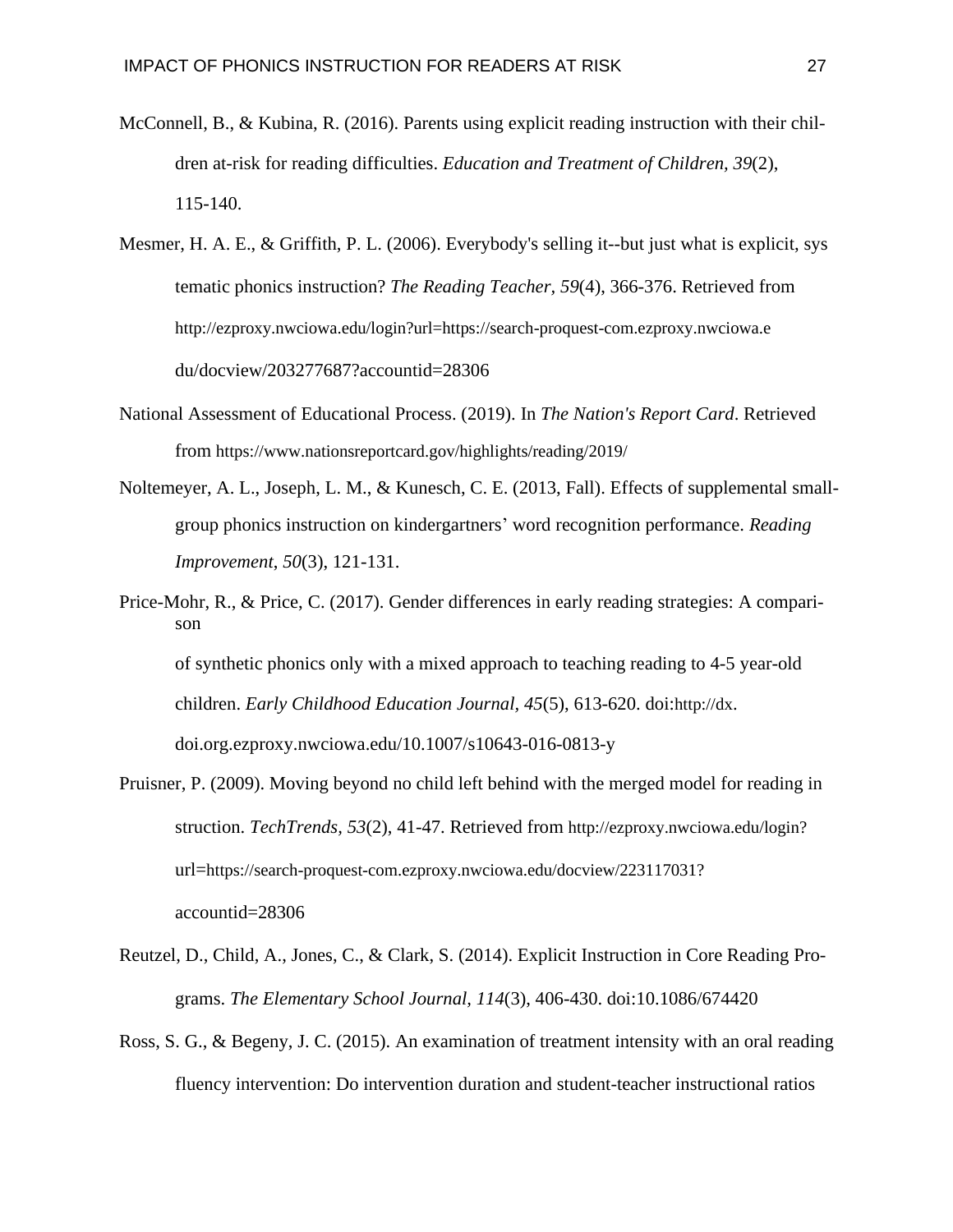impact intervention effectiveness? *Journal of Behavioral Education, 24*(1), 11-32. doi:http://dx.doi.org.ezproxy.nwciowa.edu/10.1007/s10864-014-9202-z

- Salinger, T. (2003). Helping older, struggling readers. *Preventing School Failure, 47*(2), 79-85. Retrieved from http://ezproxy.nwciowa.edu/login?url=https://search-proquestcom.ezproxy.nwciowa.edu/docview/228445924?accountid=28306
- Sauro, J. (2012, August). Best Practices for Using Statistics on Small Sample Sizes . In *Measuring U*. Retrieved from https://measuringu.com/small-n/
- Shanahan, T. (2003). Research-based reading instruction: Myths about the national reading panel report. *The Reading Teacher, 56*(7), 646-655. Retrieved from http://ezproxy.nwciowa.e du/login?url=https://search-proquest-com.ezproxy.nwciowa.edu/docview/203277567?accoun tid=28306\
- Sitthitikul, P. (2014). Theoretical review of phonics instruction for struggling/beginning readers of english. *PASAA: Journal of Language Teaching and Learning in Thailand, 48*, 113-126. Retrieved from http://ezproxy.nwciowa.edu/login?url=https://search-proquestcom.ezproxy.nwciowa.edu/docview/1773213892?accountid=28306
- Smith, F. (1999). Why systematic phonics and phonemic awareness instruction constitute an educational hazard. *Language Arts, 77*(2), 150-155. Retrieved from http://ezproxy.n wciowa.edu/login?url=https://search-proquest-com.ezproxy.nwciowa.edu/docview/ 196849287?accountid=28306
- Soler, J. (2016). The politics of the teaching of reading. *Prospects : Comparative Journal of Curriculum, Learning, and Assessment,46*(3-4), 423-433. doi:10.1007/s11125-017- 9415-

Sonnenschein, S., Stapleton, L., & Benson, A. (2010). The relation between the type and amount of instruction and growth in children's reading competencies. *American Educational Research Journal, 47*(2), 358-389. Retrieved January 29, 2020, from www.js tor.org/stable/40645444\

<sup>8</sup>